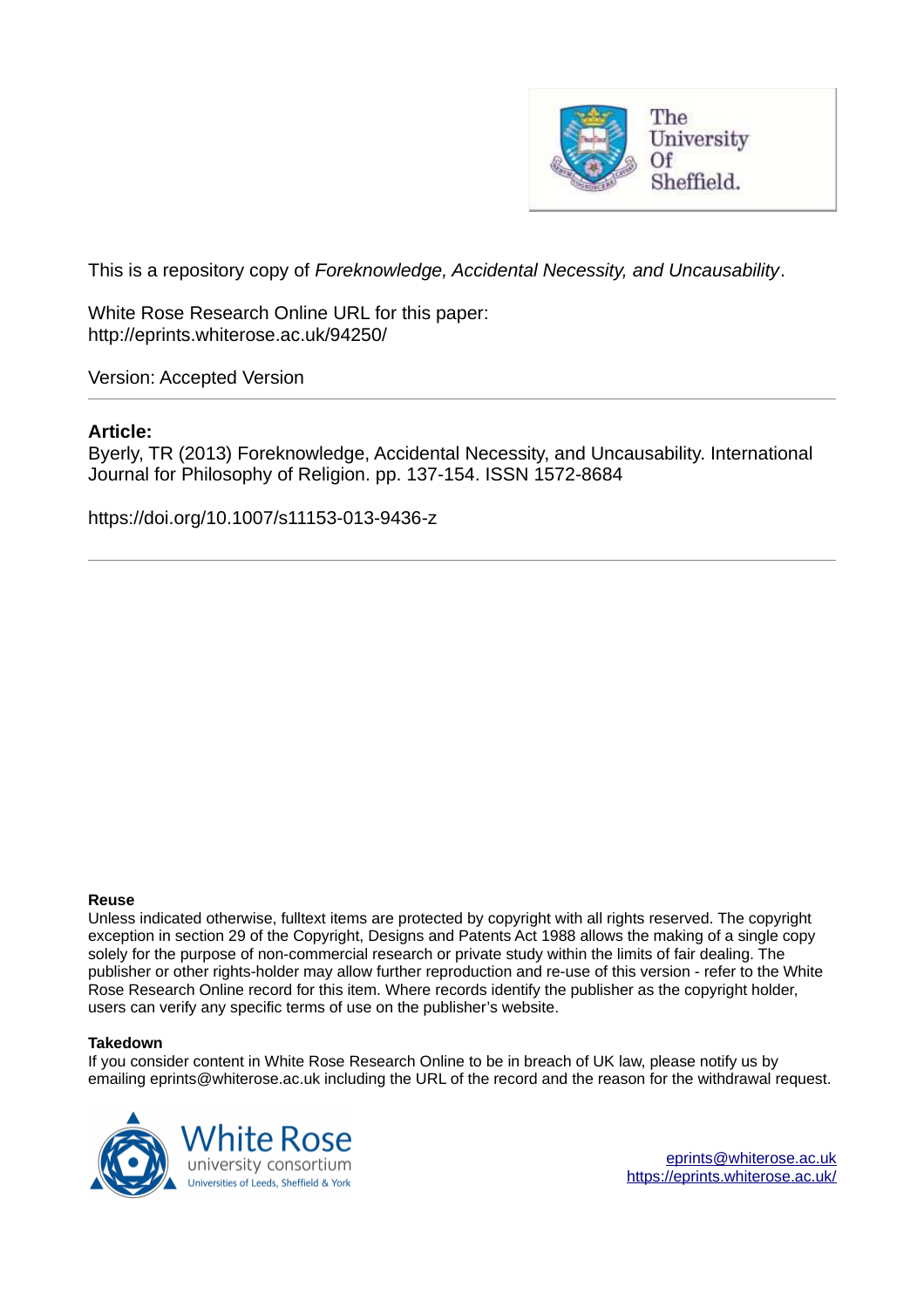# **Foreknowledge, Accidental Necessity, and Uncausability**

Foreknowledge arguments attempt to show that infallible and exhaustive foreknowledge is incompatible with creaturely freedom. One particularly powerful foreknowledge argument employs the concept of accidental necessity.<sup>1</sup> But an opponent of this argument might challenge it precisely because it employs the concept of accidental necessity. Indeed, Trenton Merricks (2009, 2011) and Linda Zagzebski (2002, 2011) have each written favorably of such a response. In this paper, I aim to show that responding to the accidental necessity version of the foreknowledge argument by disputing the concept of accidental necessity, including doing so in the ways these authors do, does not constitute a successful response to the foreknowledge argument. This is because there is an only slightly modified but still well-motivated version of the foreknowledge argument which employs the notion of uncausability rather than accidental necessity; and this argument is not threatened by objections to the concept of accidental necessity, including those objections offered by Zagzebski and Merricks. As recent literature on the foreknowledge argument has emphasized, when a response to a foreknowledge argument fails to threaten an only slightly modified but still well-motivated version of that argument, the response in question is not successful. So the responses to the accidental necessity version of the foreknowledge argument I have mentioned are not successful. Moreover, those working on foreknowledge arguments more generally should take seriously the uncausability version of the foreknowledge argument articulated here, as it may well be that still more responses to the foreknowledge argument will not threaten it, either.

 I begin in section one by briefly presenting the accidental necessity version of the foreknowledge argument. In section two, I show how authors have argued that various responses to this argument are unsuccessful because they fail to threaten only slightly modified versions of the argument. In section three, I explain the response to the foreknowledge argument discussed above. I show in section four that there is an only slightly modified but still well-motivated version of the foreknowledge argument, one which employs the concept of uncausability rather than accidental necessity, and the no accidental necessity response does not threaten it. In the conclusion, I propose that even more responses to the foreknowledge argument or arguments much like it may well be unsuccessful for this same reason: there are only slightly modified but still well-motivated versions of the arguments they target which they do not threaten. In some cases, the argument they fail to threaten is the uncausability foreknowledge argument.

## **1 The Accidental Necessity Version of the Foreknowledge Argument**

l

My goal in this section is to briefly present and explain the accidental necessity version of the foreknowledge argument (often hereafter "the foreknowledge argument"). As I will present it, the argument is a conditional proof of the claim that if at every past time a person has infallible

 $1$  Zagzebski (1996) calls this version "the strongest version of the foreknowledge dilemma." An alternative version, which appeals to the notion of power over the past, derives from Nelson Pike (1965).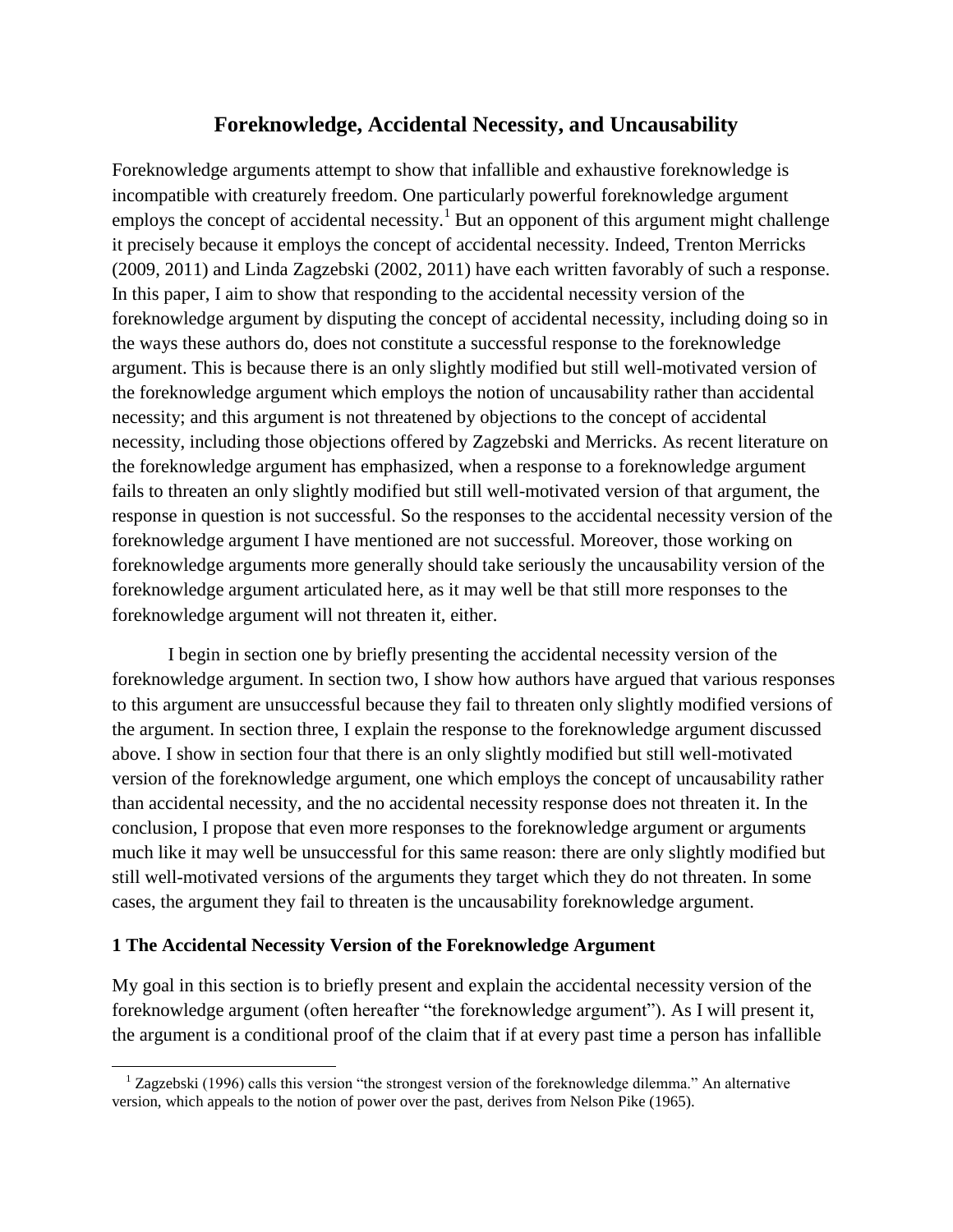and exhaustive foreknowledge, then no action any creature ever performs is performed freely. Infallible and exhaustive foreknowledge is incompatible with creaturely freedom. For purposes of my discussion, I shall call the would-be infallible foreknower God.

 Begin by assuming for conditional proof that at every past time God has infallible and exhaustive foreknowledge. I shall momentarily present an argument that, given this assumption, the arbitrarily chosen action of singing performed by an arbitrarily chosen creature Elizabeth at an arbitrarily chosen time  $t_{100}$  is not a free action. If this argument succeeds, then it follows that no creature ever performs any action freely, since Elizabeth, her act, and its time were chosen arbitrarily. Thus, by conditional proof, if God has exhaustive and infallible foreknowledge at every past time, then no actions by any creatures at any times are performed freely.

The argument that, given our assumption, Elizabeth's action of singing at  $t_{100}$  is not performed freely begins with the following claim, where  $t_1$  is a time long before  $t_{100}$ :

(1) God believed at  $t_1$  that Elizabeth will sing at  $t_{100}$ .

Claim (1) is supposed to be justified by our assumption together with uncontroversial claims about knowledge. Given our assumption that God has exhaustive and infallible foreknowledge at every past time, it follows that God infallibly foreknew at  $t_1$  that Elizabeth will sing.<sup>2</sup> But, knowledge that p requires believing p; so, God must have believed at  $t_1$  that Eilzabeth will sing.

Using " $L$ " to signify logical necessity, the second claim says:

(2)  $\Box_L \forall t, t', S, A$  (God believes at t that S does A at t'  $\rightarrow$  S does A at t').

In English, (2) says that it is logically necessary that for every time t and t', creature S, and action A, if God believes at t that S does A at t' then S does A at t'. The rough idea behind claim (2) is that God's infallibility ensures that necessarily, if God believes p, then p. Thus, where p is a claim that some S does A at t, necessarily if God believes S does A at t, then S does A at t.<sup>3</sup>

The third claim introduces the notion of accidental necessity, symbolized as " $\Box_A$ ". Where ">" symbolizes an earlier-than relation, it says:

(3)  $\forall$ t, t', x [(x obtains at t & t < t')  $\rightarrow$  ( $\Box$ <sub>A</sub> at t' that x obtains at t)].

l

In English, (3) claims that for all times t and t' and events x, if x obtains at t and t is earlier than t' then it is accidentally necessary at t' that x obtains at t. This claim is often called the "Principle of the Necessity of the Past" or the "Principle of the Fixity of the Past". The key to

<sup>&</sup>lt;sup>2</sup> Advocates of the Geachian view explored in (Todd 2011) may reject this way of supporting (1). For a criticism of Todd's support for Geachianism, see (Byerly 2012a).

 $3$  I say this is the rough idea because there are some who would endorse (2) but who would reject understanding infallibility as implying that for any proposition p, if God believes p at t then p. Those who would do so would be those who think that non-time-indexed claims can change their truth-values, but time-indexed claims cannot.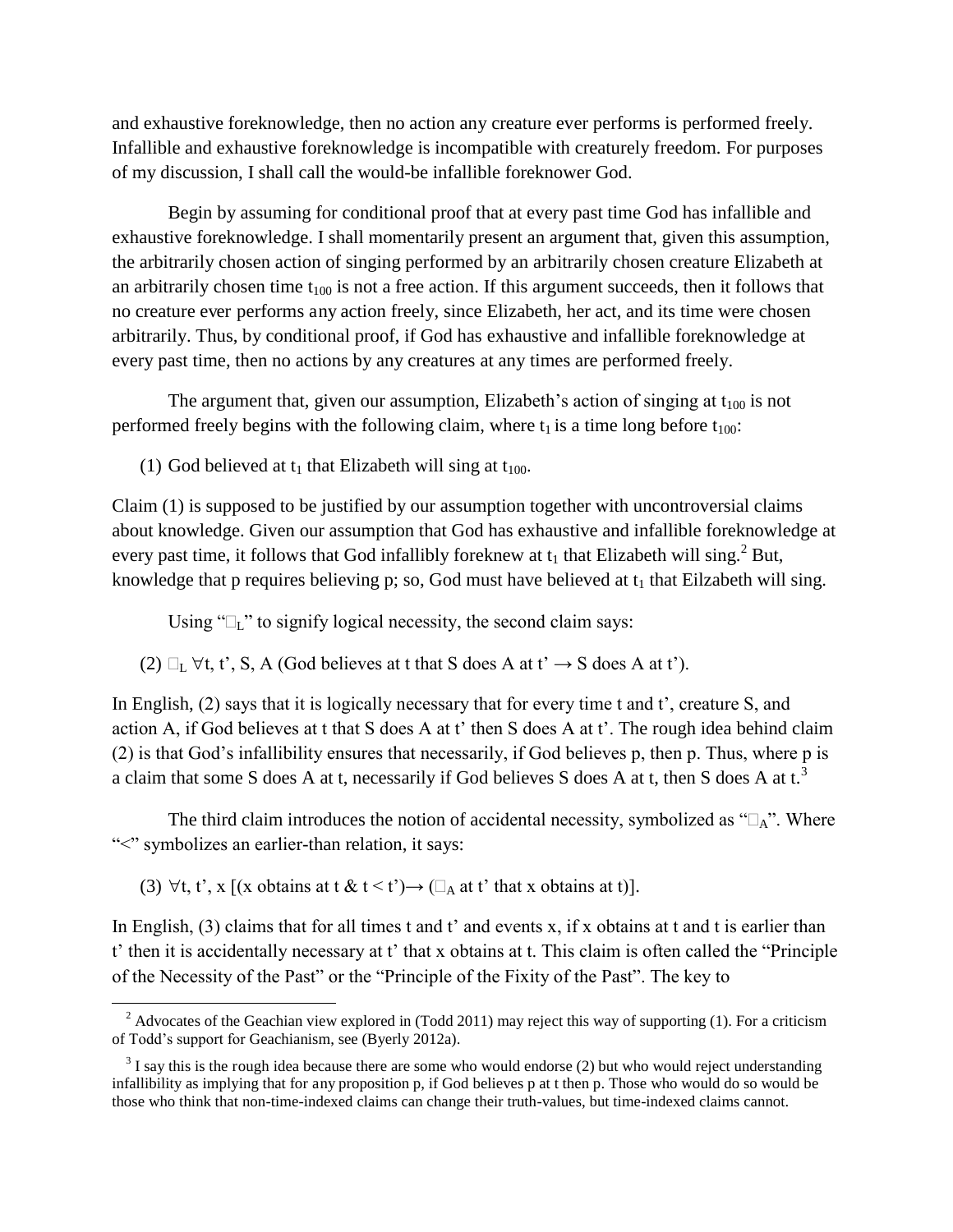understanding (3) is to grasp that the concept of accidental necessity employed in it is a concept of a temporally relativized kind of necessity.<sup>4</sup> Accidental necessity is a property that propositions can have at some times but not others. And, the paradigmatic cases of accidental necessity are cases where a proposition about the past is necessary at later times where it wasn't necessary at earlier times. For example, there seems to be something right about claiming that, prior to April 15, 1865, it could have been that Lincoln was not shot, but nowadays it can no longer be that Lincoln was not shot. Lincoln's not having been shot on that date is not now possible, though it once was possible that he not be shot on that date. Advocates of (3) claim that this is how it is for every claim about what obtained in the past. If x obtained at a past time t, then at future times it is accidentally necessary that x obtained at t.

We are now in a position to draw the first inference of the argument:

(4)  $\Box$  at t<sub>100</sub> that God believes at t<sub>1</sub> that Elizabeth will sing at t<sub>100</sub>.

Claim (4) follows from (1) and (3), provided that God's believing at  $t_1$  that Elizabeth will sing at  $t_{100}$  is something that obtained at  $t_1$ .<sup>5</sup>

 The next claim of the argument is a transfer principle connecting accidental necessity and logical necessity:

(5)  $\forall p, q, t \quad [(\Box_A \text{ at } t \text{ that } p \& \Box_L(p \rightarrow q)) \rightarrow \Box_A \text{ at } t \text{ that } q].$ 

A good name for (5) would be the "Transfer of Accidental Necessity Principle". The idea behind (5) is that accidental necessity transfers across entailment. Roughly, if p is accidentally necessary and p entails q, then q is accidentally necessary. Support for the Transfer of Accidental Necessity Principle typically derives from the appeal of transfer of necessity principles for other kinds of necessity, such as logical necessity.

Given  $(5)$ ,  $(1)$ , and  $(2)$ , we can now infer:

(6)  $\Box_A$  at t<sub>100</sub> that Elizabeth sings at t<sub>100</sub>.

The accidental necessity at  $t_{100}$  of God's past belief transfers across the entailment from this belief to Elizabeth's singing. Thus, Elizabeth's singing itself is accidentally necessary at  $t_{100}$ .

The final premise of the argument is a version of the principle of alternate possibilities:

(7)  $\forall S$ , A, t ( $\Box_A$  at t that S does A at t  $\rightarrow$  S's doing A at t is not done freely).

l

 $4$  See (Zagzebski 1996).

<sup>&</sup>lt;sup>5</sup> In my own view, some of the most interesting responses to foreknowledge arguments are ones which might be charitably interpreted as rejecting the assumption here that God's belief occurs in the past, not because they hold to timelessness but because they hold that divine beliefs (or other mental states) occur only cross-temporally. See, e.g., (Zemach and Widerker 1987).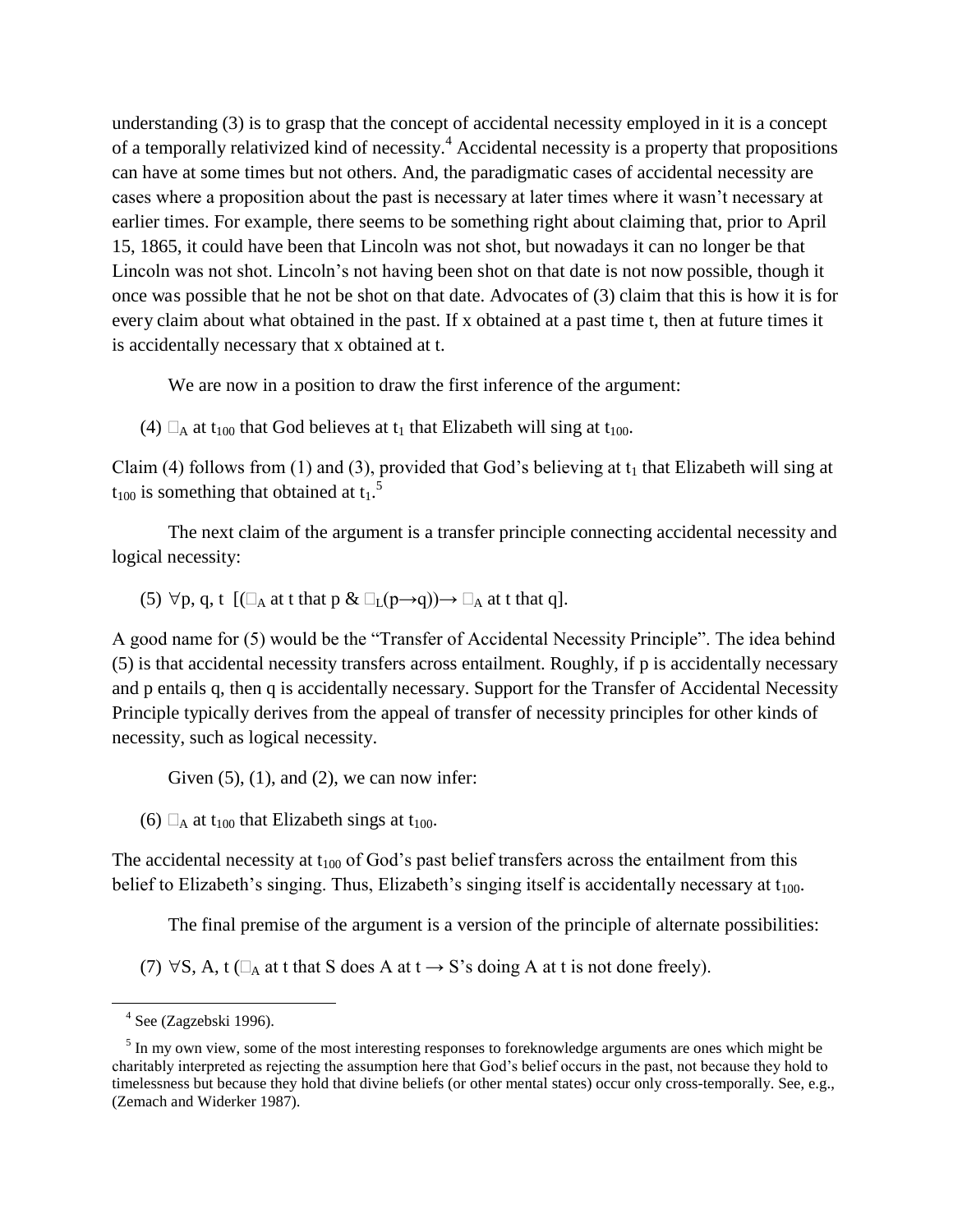I like to call (7) the principle of alternate accidental possibilities. Its support derives in part from the attraction of principles of alternate possibilities governing free action and responsibility more generally.<sup>6</sup>

From  $(6)$  and  $(7)$  we can now infer:

(8) Elizabeth's singing at  $t_{100}$  is not done freely.

With  $(8)$  we can complete our conditional proof. Given our assumption that God has exhaustive and infallible foreknowledge at every past time, we have seen that it follows that Elizabeth's singing at  $t_{100}$  is not done freely. But, since Elizabeth, her singing, and  $t_{100}$  were all chosen arbitrarily, it will follow from our assumption that no creature's action at any time is ever done freely. Infallible foreknowledge and creaturely freedom are incompatible. Or so argues the advocate of the accidental necessity version of the foreknowledge argument.

### **2 Evaluating Responses to the Foreknowledge Argument**

Even the quick presentation of the foreknowledge argument in the previous section is enough to show that it has considerable power. How, then, might one go about responding to it? Good question; but answering this question is not my primary concern here. Rather, what I am interested in is ways in which responses to the argument are themselves evaluated. What does it take for a response to the accidental necessity version of the foreknowledge argument to be successful?

 One necessary condition on a successful response to the foreknowledge argument has been made especially clear in recent discussions. It is not enough for a response to this foreknowledge argument to be successful that it simply offers reason for thinking that a premise in the argument is false. For, there may be an only slightly modified version of the foreknowledge argument which this response does not threaten at all, where this modified version has roughly as much going for it as does the original argument. In order for a response R to constitute a successful response to the foreknowledge argument, it cannot be that R fails to threaten an only slightly modified but still well-motivated version of the foreknowledge argument.

 Perhaps the clearest example of an author using this criterion of success to evaluate a response to the foreknowledge argument is Linda Zagzebski's (2012) recent discussion of the timelessness (or Boethian) solution to the foreknowledge argument. This solution responds to the argument by rejecting claim (1) from section one. This claim, recall, requires that God believes

 $\overline{a}$ 

 $6$  For an overview of the principle of alternate possibilities, see (Widerker and McKenna 2006).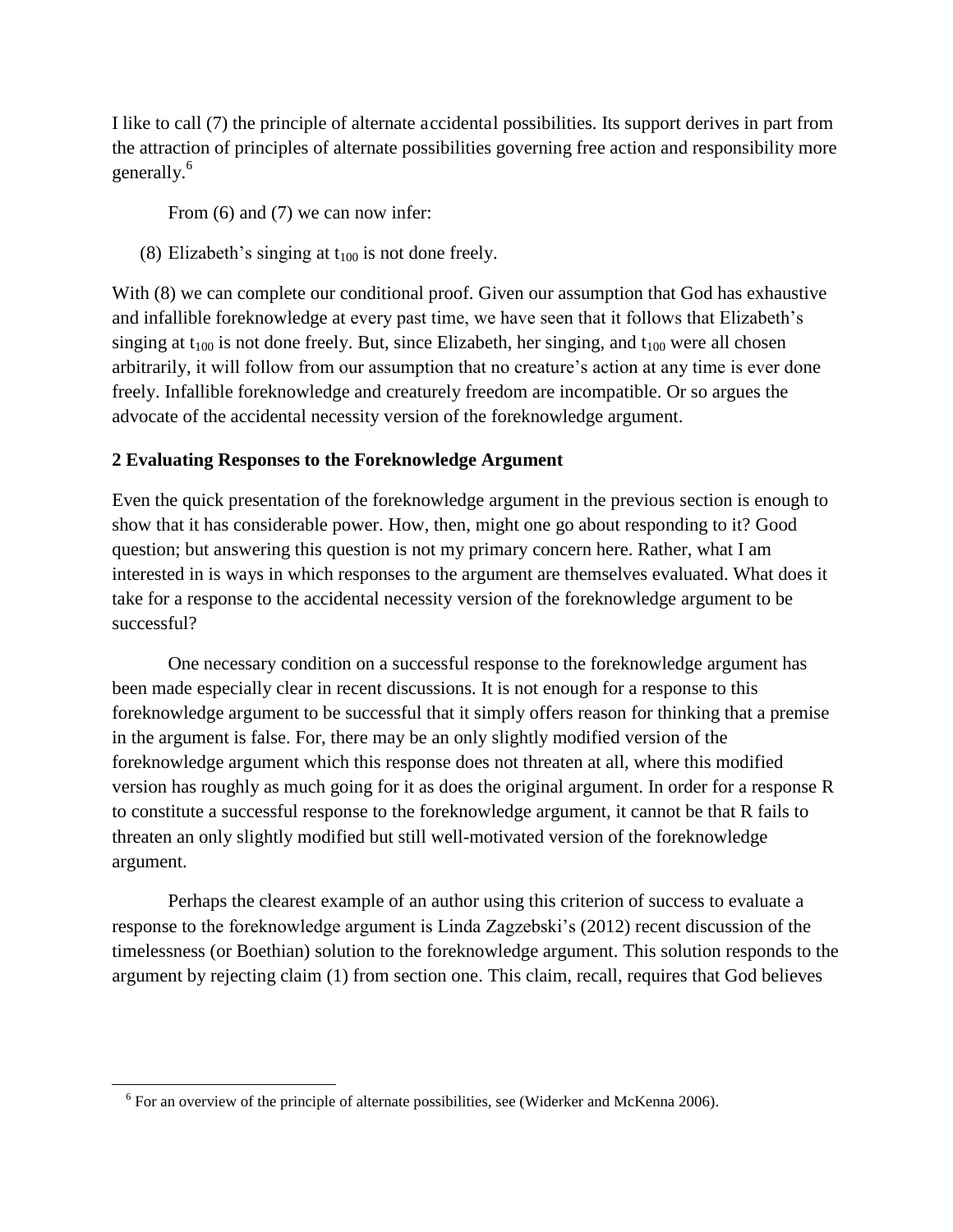at  $t_1$  that Elizabeth sings at  $t_{100}$ . The advocate of the timelessness solution claims that God is not in time, has no properties at any times, and so does not have any beliefs at times, including  $t_1$ .<sup>7</sup>

Zagzebski is not impressed by this timelessness solution to the foreknowledge argument. It is not that she thinks that divine timelessness itself is problematic. Rather, she thinks that there is an only slightly modified but still well-motivated version of the foreknowledge argument to which the timelessness solution cannot offer a response by itself. That version of the foreknowledge argument replaces the claims in the original foreknowledge argument which speak of God's holding beliefs at times with claims which speak of God's holding beliefs timelessly. Thus, for instance,  $(1)$ ,  $(2)$ , and  $(3)$  are to be replaced with  $(1^*)$ ,  $(2^*)$ , and  $(3^*)$ :

- (1\*) God believes timelessly that Elizabeth will sing at  $t_{100}$ .
- (2\*)  $\Box_L \forall t, t', S, A$  (God believes timelessly that S does A at t'  $\rightarrow$  S does A at t').
- (3<sup>\*</sup>)  $\forall$ t, x [(x obtains timelessly)  $\rightarrow$  ( $\Box$ <sub>A</sub> at t that x obtains timelessly)].

These claims, together with (5) and (7) from section one, will be enough to generate the conclusion necessary for the foreknowledge argument. And nothing about the timelessness solution by itself poses any threat to these claims or to (5) or (7). Further, these claims have roughly as much going for them as do the parallel claims in the original argument. This is not to say that the resulting argument faces no problems. It is simply to say that whatever problems it faces are not simply the problem that it conflicts with divine timelessness. Thus, the timelessness response is unsuccessful, Zagzebski argues, because it does not threaten an only slightly modified but still well-motivated version of the foreknowledge argument.

Other authors, too, have attacked the timelessness solution in similar ways.<sup>8</sup> They have argued, for example, that instead of using claims about temporal divine beliefs we can use claims about infallible prophetic utterances or divine inscriptions. One way to understand these criticisms of the timelessness solution is that they are offering yet another way of showing that, even if the timeless view is correct, it does not constitute a successful response to the foreknowledge argument. The reason it does not is that there is an only slightly modified but still well-motivated version of that argument which is not challenged by the thesis of divine timelessness itself.

 One last example of this pattern of evaluation comes from discussion of what one might call the divine belieflessness response to the foreknowledge argument. <sup>9</sup> This response rejects  $(1)$ not because it holds that God's beliefs are timeless, but because it holds that God has no beliefs to begin with. One way of criticizing this response has been to argue that, even if God doesn't

 $\overline{a}$ 

 $7$  For a recent defense, see (Rota 2010).

 ${}^{8}E.g.,$  (van Inwagen 2008).

 $9^9$  See (Alston 1986).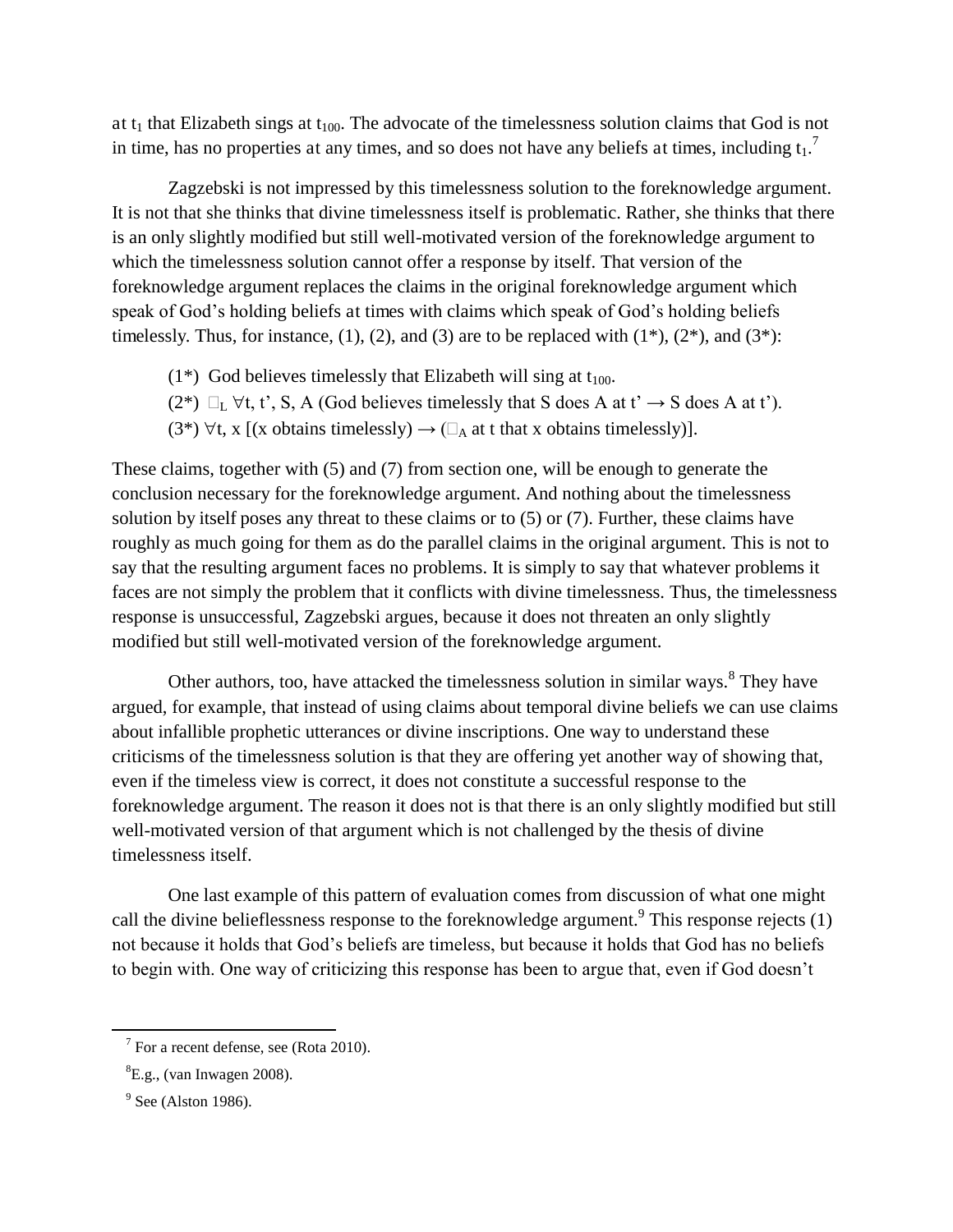have beliefs, God must have some kind of mental state whereby he knows what he knows.<sup>10</sup> And, the foreknowledge argument can be revised using those mental states rather than beliefs. Again, this is not to say that there will not be a problem with the resulting revised argument. It is just that the belieflessness solution by itself is not enough. Like the timelessness solution, it is such that it does not threaten an only slightly modified but still well-motivated version of the foreknowledge argument. And in this way it is unsuccessful.

# **3 The No Accidental Necessity Response**

In the previous section, we learned of a constraint governing successful responses to the foreknowledge argument. To be successful, a response must not be such that it fails to threaten an only slightly modified but still well-motivated version of the foreknowledge argument. My primary aim in this paper is to use this constraint to show that a response to the foreknowledge argument which casts doubt on the concept of accidental necessity is not a successful response to the foreknowledge argument. It is in this section and the next that I aim to demonstrate this. I begin in this section by explaining the no accidental necessity response.

 Philosophers have often been tempted to respond to the foreknowledge argument by denying claim (3), the principle of the necessity of the past. Recall that this claim says:

(3)  $\forall$ t, t', x [(x obtains at t & t < t')  $\rightarrow$  ( $\Box$  at t' that x obtains at t)].

One approach to denying (3) is to do so because one thinks that there is at least one x such that x obtained at a time t and at a time t' later than t it is not accidentally necessary that x obtained at t. Advocates of this approach are often called "Ockhamists."<sup>11</sup>

But there is a second way of denying (3). For, one might think that there just is no such thing as accidental necessity. Two prominent authors on the foreknowledge debate have recently made comments which favor just such a response to the foreknowledge argument. And, whether or not these authors would ultimately affirm such an approach to the foreknowledge argument or affirm such an approach all by itself, the approach itself is worthy of consideration for precisely the reasons these authors offer for it. What I want to show in this paper, nonetheless, is that defending such a view is not enough for a response to the foreknowledge argument, since the foreknowledge argument can be restated using the concept of uncausability rather than accidental necessity and the restated argument will not be threatened by what these authors have said on behalf of this response to the foreknowledge argument. Anyone inclined to endorse the no accidental necessity response to the foreknowledge argument must find more to say than what these authors have said, and it is not clear that there is more to say.

l

 $10$  (Zagzebski 2011) presses this line.

 $^{11}$  E.g., see (Adams 1967).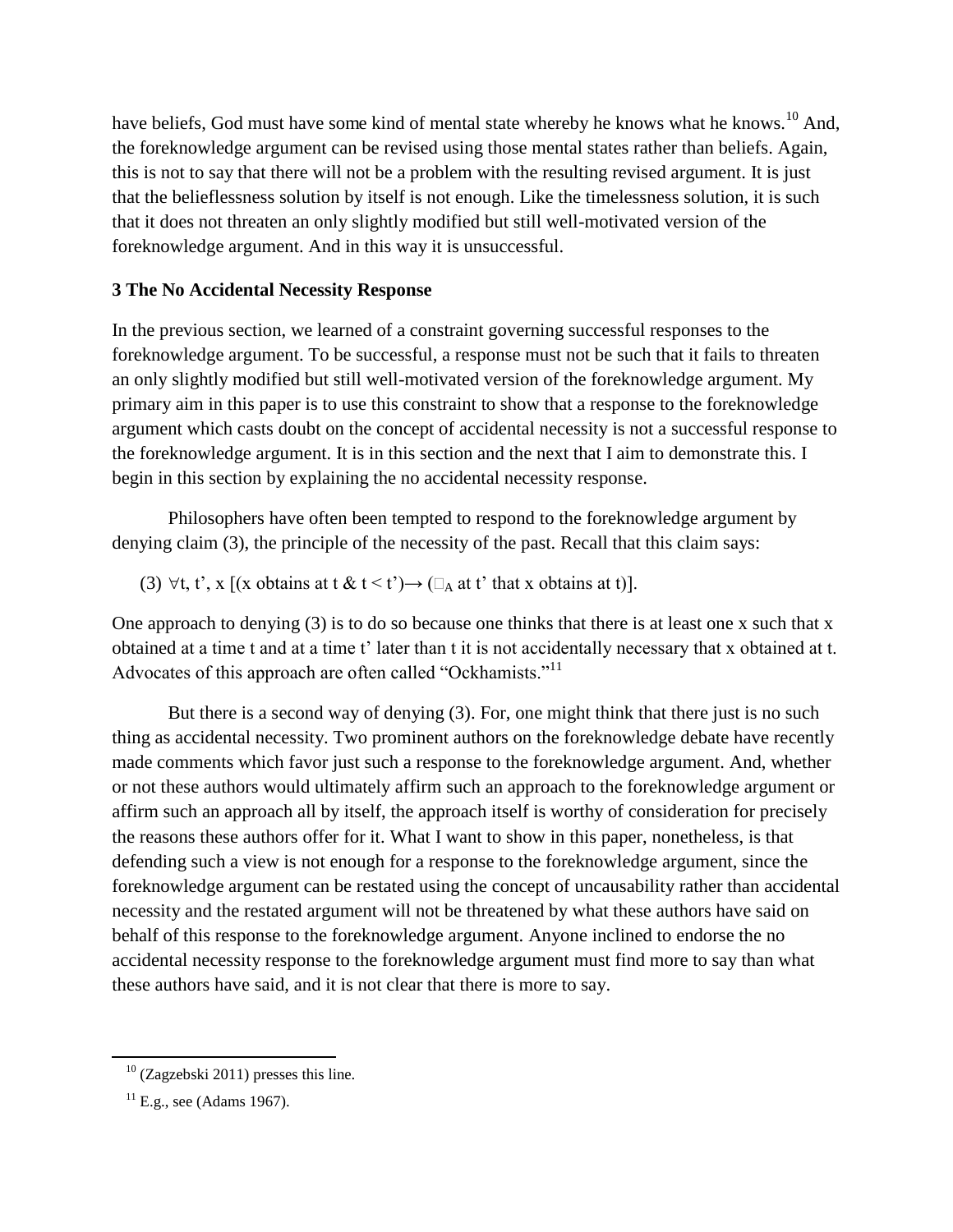My first example of the no-accidental necessity response to the foreknowledge argument comes from Linda Zagzebski (2011). She writes, "It is worth asking . . . whether there is any such thing as the necessity of the past at all."<sup>12</sup> And she argues that there is not any such thing. Nothing can fulfill the role that accidental necessity is supposed to play in the foreknowledge argument. I'll do my best to represent her argument here.

To understand Zagzebski's argument, a brief comment about "uncausability" and "temporally asymmetric necessity" is in order. To say that the past is uncausable is just to say that for any times t and t', if t is earlier than t', then at t' every event at t is uncausable—i.e., at t', nobody can cause it. A bit more awkwardly, we can talk of a proposition p's being uncausable when what p reports to obtain or not to obtain is uncausable in the previous sense. On the other hand, to say that there is a temporally asymmetric necessity is to say that there is a necessity which facts about the past have just because they are facts about the past, but that facts about the future do not have just because they are about the future. Given these explanatory comments, I think we can fairly represent Zagzebski's argument that nothing can fulfill the role that accidental necessity is supposed to fulfill in the foreknowledge argument as follows:

- (9) If there is something that fulfills the role that accidental necessity is supposed to play in the foreknowledge argument, then it—accidental necessity—is either uncausability or it is temporally asymmetrical necessity.
- (10) If accidental necessity is uncausability, then the transfer of accidental necessity principle is false.
- (11) But part of the function of accidental necessity in the foreknowledge argument is to help make true the transfer of accidental necessity principle.
- (12) If accidental necessity is temporally asymmetric necessity, then the past is accidentally necessary just because it is past.
- (13) The past is not accidentally necessary just because it is past.
- (14) So, there is nothing that fulfills the role that accidental necessity is supposed to play in the foreknowledge argument.

Let me make a few comments to defend this interpretation.

 $\overline{a}$ 

First, in favor of (9), Zagzebski writes, "If there is a distinct kind of necessity that the past has qua past, and which is not an implicit reference to the lack of causability of the past, then it is temporally asymmetrical." This is just a conditional form of the disjunction in (9).

 In favor of (10), Zagzebski offers some powerful counterexamples to the principle which results from replacing accidental necessity in the transfer of accidental necessity principle with uncausability. Replacing accidental necessity with uncausability in that principle yields roughly:

(15)  $\forall p, q, t$  [(it is uncausable at t that p &  $\Box_L(p \rightarrow q)$ ) it is uncausable at t that q]

 $12$  In this section, I follow closely Zagzebski's presentation in her (2011), which has no page numbers.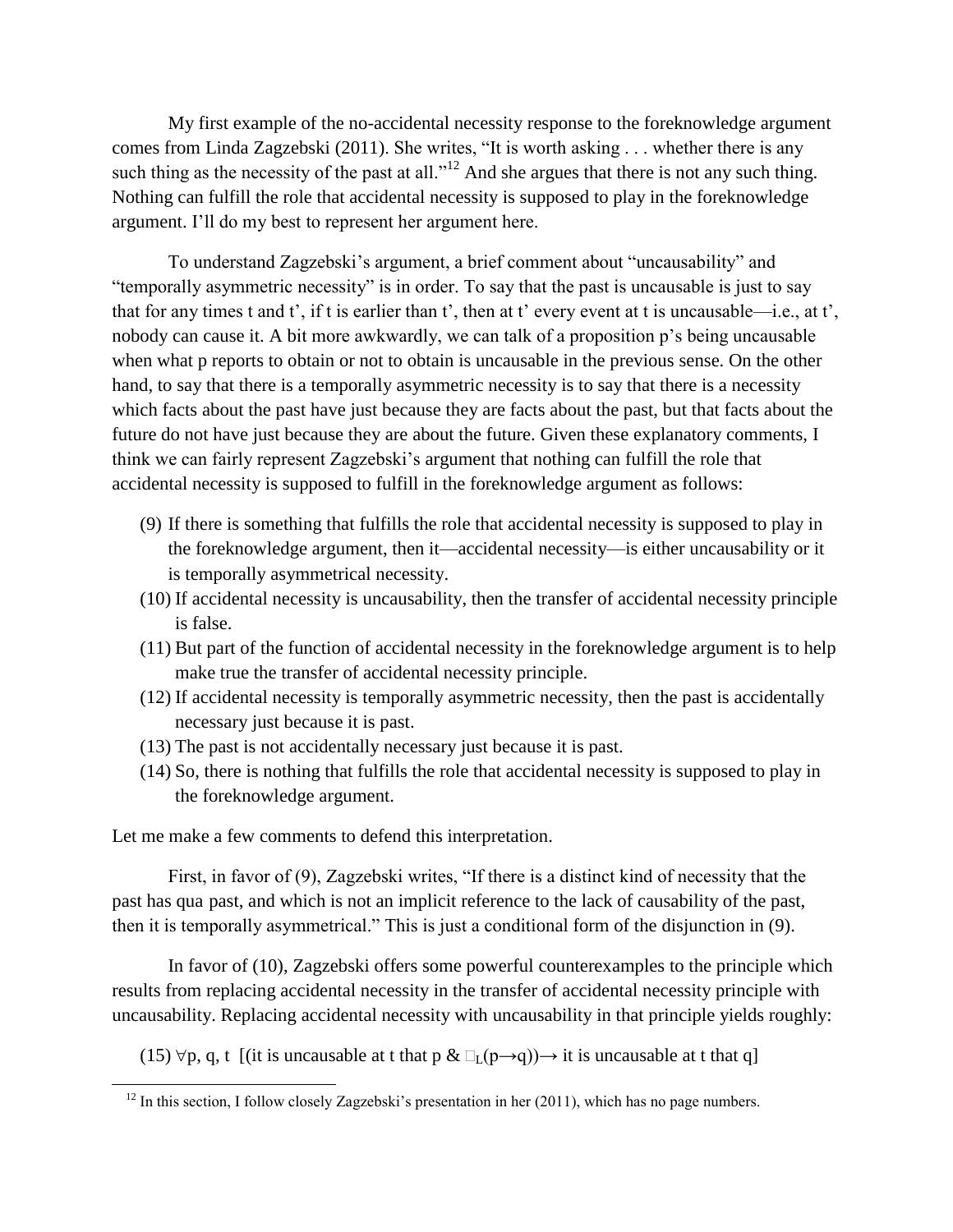But, as Zagzebski writes, this transfer principle is "false because the truth of q may be a logically necessary condition for the truth of p, where p is not causable but q is causable. For example, p might be the proposition that I build a 200 story building by myself, a proposition that is causally but not logically impossible. The proposition that I build a 200 story building by myself entails that I build a building. The proposition that I build a building (a small one, with help) is causable." Thus, (10) is secure. Since (11) is obvious, it follows that uncausability cannot fulfill the role of accidental necessity in the foreknowledge argument.

 But accidental necessity cannot be temporally asymmetric necessity, either. For, (12) is true by definition: if accidental necessity is temporally asymmetric necessity, then the past must be necessary just because it is past. But, Zagzebski argues in favor of (13)—that the past is not accidentally necessary just because it is past. In favor of this she says "What do we mean when we say that the past, the strict past, is necessary? When people say 'There is no use crying over spilled milk,' they presumably mean that there is nothing anybody can do now about the spilled milk; the spilling of the milk is outside of the realm of our causal control. But, it is not at all clear that pastness per se puts something outside the realm of our causal control." If the past is "necessary" in the sense that accidental necessity is supposed to capture, then it is not the case that the past is necessary just because it is past. But, if accidental necessity were temporally asymmetrical necessity, the past would be necessary just because it is past. So, accidental necessity cannot be temporally asymmetric necessity.

 The foregoing is a charitable reconstruction of Zagzebski's rejection of the notion of accidental necessity. By rejecting this notion, she rejects the principle of the necessity of the past in the foreknowledge argument. What I want to show in section four below is that her doing so does not constitute a successful response to the foreknowledge argument, because there is an only slightly modified but still well-motivated version of the argument which will not be threatened by anything in her argument above.

 Before showing how that modified version of the foreknowledge argument goes, however, I want to offer one more example of this same kind of response to the foreknowledge argument—the response which denies that there is anything such as accidental necessity. Trenton Merricks (2009, 2011a), too, speaks favorably of such an approach.

Merricks's proximate target is fatalistic arguments (arguments for the conclusion that nobody has any choice about anything) which begin with a premise of the form

(16) Person S has no choice about X.

What goes for X in (16) is either a claim that some proposition about what S will do was true in the distant past or a claim that God believed some proposition about what S will do in the distant past.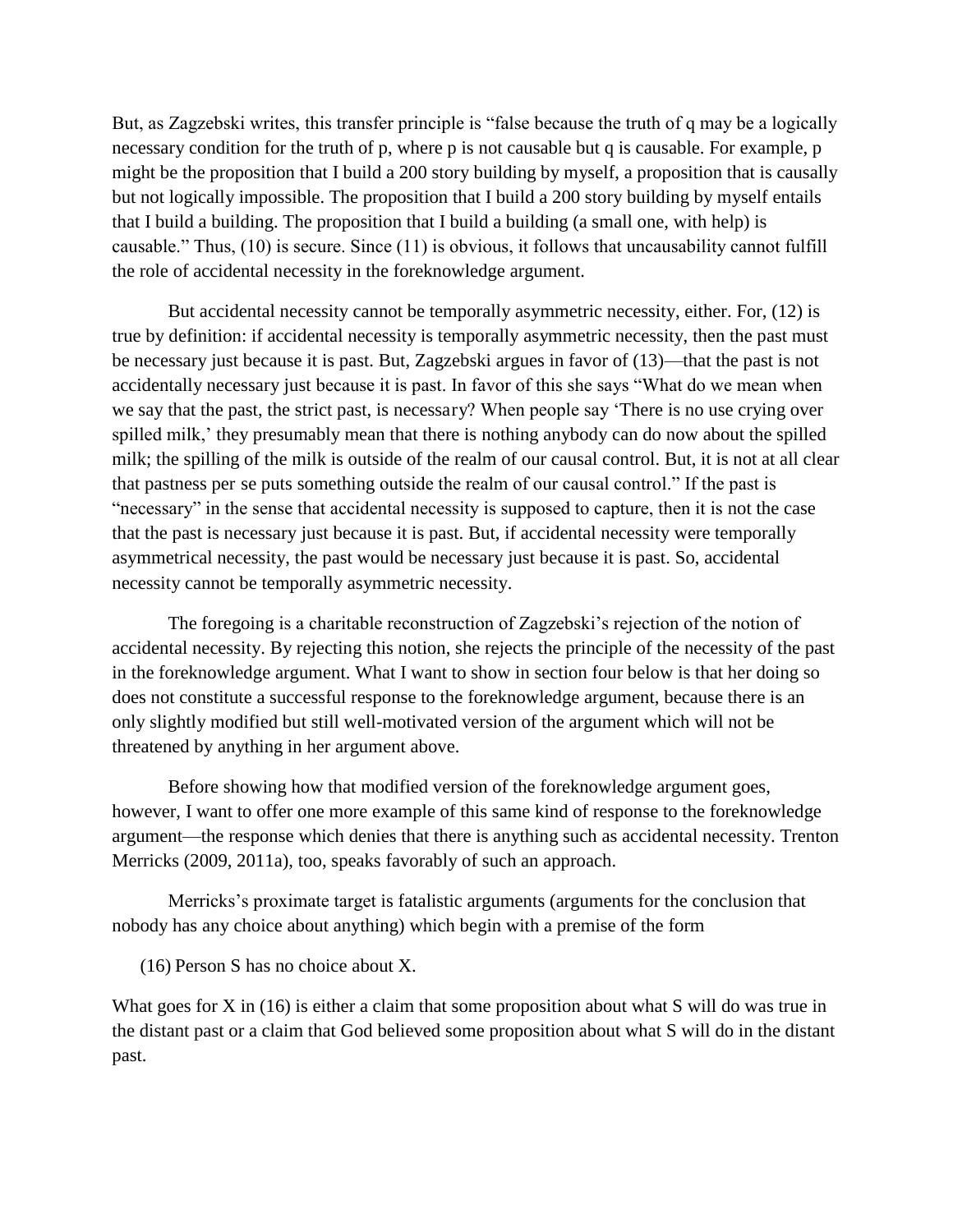Merricks argues that fatalistic arguments that begin with a premise with the form of (16) without arguing for this premise beg the question. But, he acknowledges that most fatalistic arguments do not just begin with a premise with the form of (16); rather, most fatalistic arguments appeal to some kind of claim about accidental necessity or the fixity of the past and use this claim to support their premise of the form (16). He is happy to grant that such arguments do not beg the question. He does, however, have a different criticism of such arguments.

Merricks says that "the ways in which the past is plausibly 'necessary' fail to give us a reason to say that no one now has a choice about what the past was like (2009: 42)." He considers three ways in which the past plausibly is necessary. It is necessary in that it is such that nobody now has a choice about it. It is necessary in that nobody can change it. And, it is necessary in that events in the past cannot be caused. But that the past is necessary in any of these ways, Merricks insists, does not give us a reason to think that nobody has any choice about what the past was like. More specifically and more importantly in the present context, it does not supply a reason to think that nobody has any choice about what God believed in the past. And if it does not, then the no accidental necessity strategy is supported. For, one of the functions that accidental necessity is supposed to play in the foreknowledge argument is it is supposed to support the claim that if S's doing A at t is accidentally necessary at t, then S's doing A at t is not done freely. This claim is arguably based on the more general idea that the realm of the accidentally necessary is beyond the grip of our free exercise. Thus, if we identify freedom with having a choice, as Merricks is happy to do, then it will follow that one of the functions of accidental necessity is that it is supposed to support the claim that nobody has a choice about what is accidentally necessary. Accordingly, if the only plausible ways in which the past is accidentally necessary fail to deliver the result that no one now has a choice about the past, as Merricks contends, then there is no plausible way in which the past is accidentally necessary which fulfills the function that accidental necessity is supposed to fulfill. In other words, the no accidental necessity response is vindicated.

 Why does Merricks say that none of the three plausible ways in which the past might be accidentally necessary provides a reason for thinking that nobody has a choice about the past? The first two cases are simple. That the past is accidentally necessary in the sense that nobody has a choice about it doesn't provide a reason for thinking that nobody has a choice about the past—since the claim that nobody has a choice about the past "cannot be a reason for itself (2009: 40)." And, that the past is accidentally necessary in the sense that nobody can change it does not provide a reason to think that nobody has a choice about it, since nobody can change the future but this doesn't supply a reason for thinking that nobody has a choice about the future. The third case, that of uncausability, is more complicated and it takes us straight to the heart of Merricks's larger attack on fatalistic arguments. For, it presumes the success of an important part of that attack.

 As with the first two approaches to identifying accidental necessity, Merricks argues that if accidental necessity is uncausability, then the past's being accidentally necessary provides no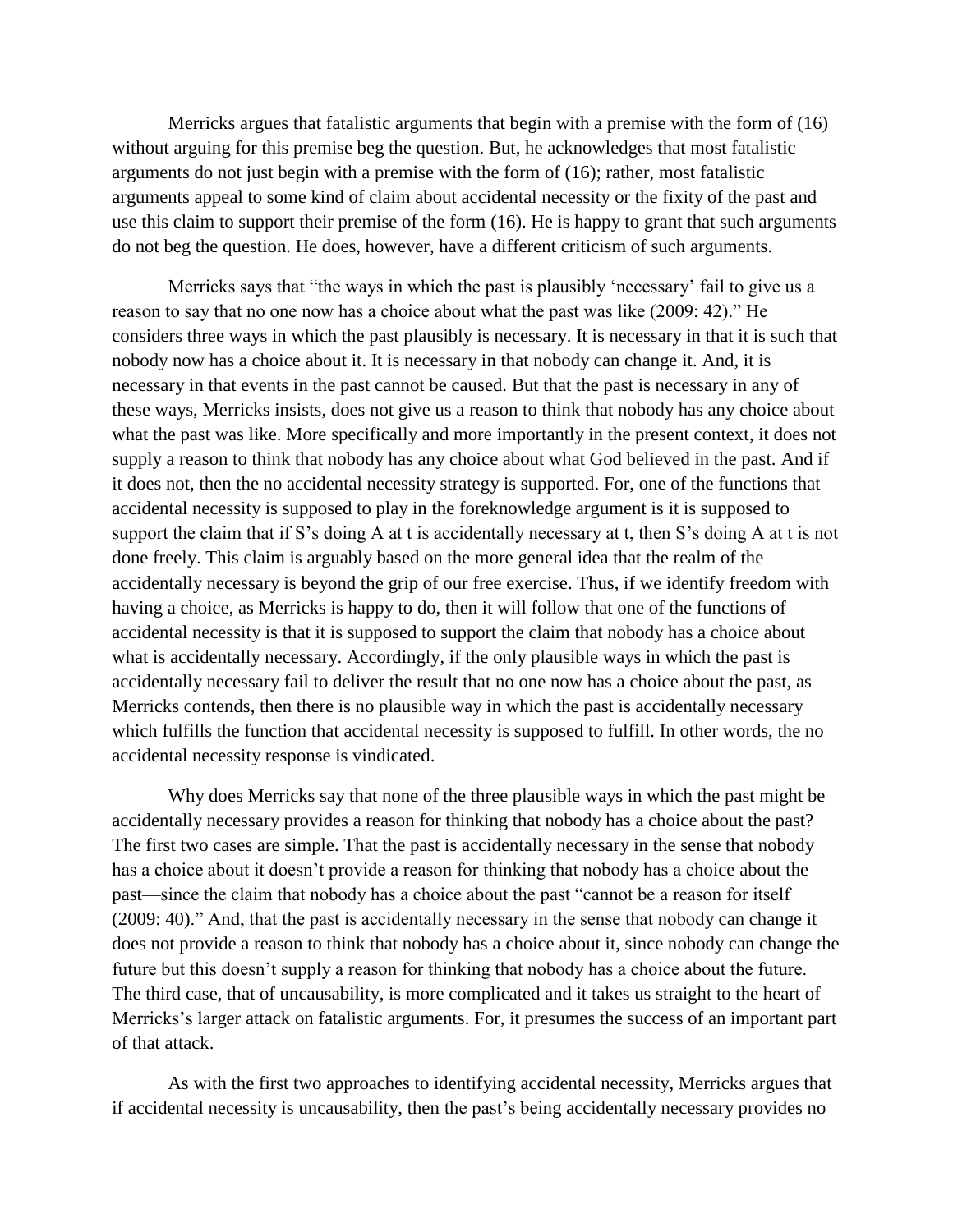reason for thinking that nobody has a choice about God's past beliefs. He defends this claim by arguing that a person can have a choice about God's past beliefs without causing them. His argument for this can be stated simply, as follows. Suppose Jones sits at t. And suppose that at a time  $t_0$  a thousand years before t God believes that Jones will sit at t. Merricks proposes that Jones can have a choice about God's belief at  $t_0$  that Jones will sit at t since Jones has a choice about that on which God's belief depends—namely, Jones's sitting at t. But, if this is how Jones has a choice about God's belief at  $t_0$ , then Jones needn't cause God's belief at  $t_0$ . So, the fact that the past is accidentally necessary in the sense that it is uncausable does not provide a reason to think that nobody has a choice about God's past beliefs. Indeed, there is no plausible account of accidental necessity according to which the past's being accidentally necessary provides a reason to think that nobody has a choice about God's past beliefs. In other words, the no accidental necessity response is vindicated.

I want to close this section by emphasizing that Zagzebski's and Merricks's approaches to advocating the no accidental necessity response to the foreknowledge argument needn't be appropriated by everyone interested in that response. Their own defenses of the strategy differ significantly, especially when it comes to ruling out the option of identifying accidental necessity with uncausability. My main goal in this paper is simply to argue that someone who objects to the notion of accidental necessity, no matter how plausibly, has not thereby offered a successful response to the foreknowledge argument. I complete my argument for this claim in the next section by showing that there is an only slightly modified but still well-motivated version of the foreknowledge argument which will not be threatened by the fact that there is no such thing as accidental necessity. But, I intend for my argument to catch Zagzebski and Merricks just as well as someone who objects to accidental necessity for some other reason. So, I will argue in the next section in particular that their comments in favor of the no accidental necessity response do not successfully threaten the version of the foreknowledge argument I develop. A successful response to the foreknowledge argument calls for more.

## **4 The Uncausability Foreknowledge Argument**

I'll begin this section by presenting my uncausability version of the foreknowledge argument. It should be quite clear that the bare fact that there is no such thing as accidental necessity, if that is a fact, does not threaten the argument. This is simply because the notion of accidental necessity is nowhere employed in the argument. After presenting the argument, I will argue in addition that neither Zagzebski's nor Merricks's remarks in favor of the no accidental necessity response to the accidental necessity foreknowledge argument provide a sufficient reason for rejecting the uncausability foreknowledge argument.

 The key differences between the accidental necessity foreknowledge argument and my uncausability foreknowledge argument are in what the arguments claim about the nature of the past, the entailment principles used in these arguments, and what the arguments claim about the nature of free action. Whereas the accidental necessity argument claims that the past is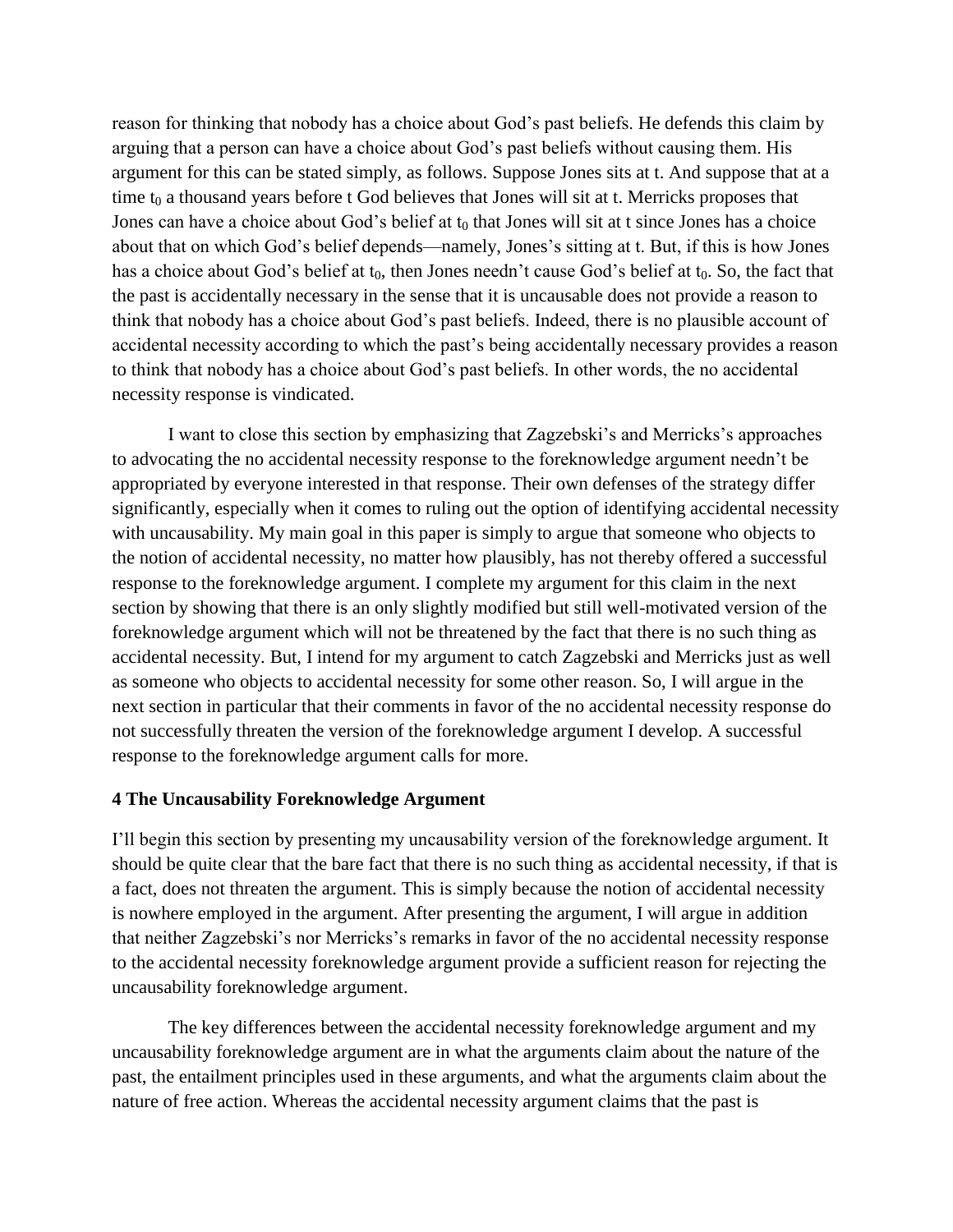accidentally necessary, the uncausability foreknowledge argument claims that the past is uncausable. Whereas the accidental necessity argument employs a transfer of accidental necessity principle, the uncausability argument employs a removal of causabilities principle. And, whereas the accidental necessity argument claims that free action requires alternate accidental possibilities, the uncasability argument claims that alternate causabilities are necessary for free action. The remainder of the arguments is the same.

Where " $\mathbb{C}_{\mathbb{C}}$ " symbolizes it is uncausable that, we can present the uncausability foreknowledge argument as follows:

- (1) God believed at  $t_1$  that Elizabeth will sing at  $t_{100}$ .
- (2)  $\Box_L \forall t, t', S, A$  (God believes at t that S does A at t'  $\rightarrow$  S does A at t').
- (3\*)  $\forall$ t, t', x [(x obtains at t & t < t')  $\rightarrow$  ( $\Box_C$  at t' that x obtains at t)].
- (4)  $\Box_C$  at t<sub>100</sub> that God believes at t<sub>1</sub> that Elizabeth will sing at t<sub>100</sub>. (1,3)
- $(5^*) \forall x, y, t, t', t'$  [(x obtains at t &  $\Box_C$  at t' (x obtains at t) &  $\Box_L(x)$  obtains at t  $\rightarrow$  y obtains at  $t'')$   $\rightarrow \Box_C$  at t' (~(y obtains at t''))].
- (6)  $\Box$  at t<sub>100</sub> that Elizabeth does other than sing at t<sub>100</sub>. (1,2,4,5)
- $(7^*) \forall S$ , A, t ( $\Box_C$  at t (S does other than A)  $\rightarrow$  S does not do A freely at t).
- (8) Elizabeth does not sing freely at  $t_{100}$ . (6,7)

Since Elizabeth, her singing, and  $t_{100}$  are all chosen arbitrarily, the argument can go to show that if God has exhaustive and infallible foreknowledge, then no creature ever performs any action freely. I'll offer some brief comments about the unique premises of the argument.

The first unique premise is  $(3^*)$ , what we might call the uncausability of the past. The kinds of motivations which motivate the accidental necessity of the past tend to motivate the uncausability of the past as much if not more, as we have already said. Both Merricks and Zagzebski take seriously the idea that accidental necessity just is uncausability; and this can be seen as evidence in favor of (3\*).

 The second unique premise is (5\*), what we might call the principle of the removal of causabilities. In English, this premise says that for all events x and y, all times t, t', and t'', if x obtains at t and it is uncausable at t' that x obtains at t and necessarily if x obtains at t then y obtains at t'' then it is uncausable at t' that it not be the case that y obtains at t''. The intuitive idea here is that when an event is the consequence of events over which we have no causal control, we cannot cause anything other than that event to occur. In this way, (5\*) is closely akin to the Beta principles often used in presentations of consequence-style arguments for incompatibilism about free will and causal determinism.<sup>13</sup> Those principles too are based on the

 $\overline{a}$ 

 $13$  For a review of such principles, see (O'Connor 2000).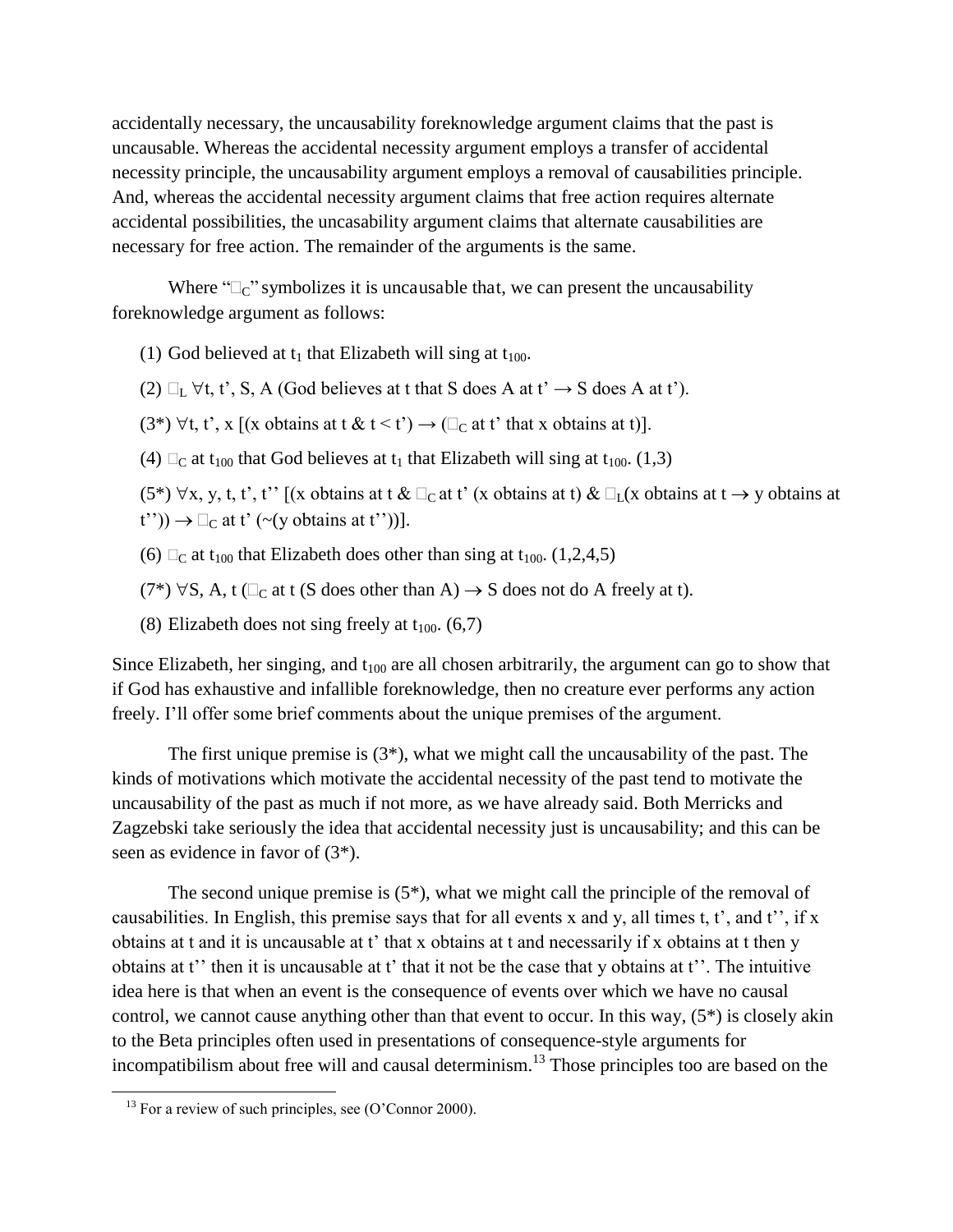idea that the consequences of what is beyond our control are also beyond our control. Where we spell out control as it often is in the presentation of consequence-style arguments as a kind of two-way power, this idea is extremely close to (5\*). For, one way to understand this two-way power is just two-way causability.<sup>14</sup> And it is precisely such two-way causability which  $(5^*)$  says we lack with respect to events which are the consequence of what is uncausable. Thus, to the extent that Beta-type principles are plausible, (5\*) has much to be said in its favor.

 And so does (7\*). At least, given the plausibility of (7), (7\*) has much going for it. For, what is it for an agent to be able to do otherwise if not for her to be able to cause something else to occur? It is true that certain incompatibilists, those who are adherents of a non-causal theory of free action, may not be as attracted to  $(7^*)$  as to  $(7)$ .<sup>15</sup> For, they will say that to be able to do otherwise has nothing to do with being able to cause anything. I am not a fan of this theory of free action myself, for reasons offered by O'Connor and Jacobs (2013). But, I will not go into this here. I will only say that to adopt a non-causal theory of free action is surely something over and above disputing the notion of accidental necessity. And it is certainly not something said by Zagzebski or Merricks in their comments favoring the no accidental necessity response. Thus, this sort of move would only prove my point here that the no accidental necessity response to the foreknowledge argument is incomplete.

With  $(3^*)$ ,  $(5^*)$ , and  $(7^*)$  in place, the uncausability argument trots on just as well as the accidental necessity argument. And it should be perfectly clear that the bare fact that there is no such thing as accidental necessity does not threaten this argument. For, it says not a word of accidental necessity. Further, as I shall now argue, the argument is not shown to fail by anything Zagzebski or Merricks defend in the course of their advocacy of the no accidental necessity response.

Take Zagzebski's defense of the no accidental necessity response first. In defense of the claim that nothing can play the role that accidental necessity plays in the foreknowledge argument, Zagzebski offers critical comments about two modalities—a temporally asymmetric modality and the modality of uncausability.

Zagzebski's critical remarks about temporally asymmetric modalities will pose no threat to the uncausability foreknowledge argument. This is because it is no part of this argument that there is any such modality. Nor will Zagzebski's critical remarks about uncausability pose a threat to the uncausability foreknowledge argument. For, what Zagzebski claims about uncausability is just that it cannot be used as a substitute for accidental necessity in the principle of the transitivity of accidental necessity. In other words, she disputes the claim that if p is uncausable and p entails q, then q is uncausable. But, perspicuously, the uncausability argument above does not employ such a transfer of uncausability principle. Rather, it employs a removal of

l

<sup>&</sup>lt;sup>14</sup> For a reflection on two-way power and causation in this vein, see (Lowe 2013).

<sup>&</sup>lt;sup>15</sup> See, e.g., (McCann 2012) and (Goetz 2000).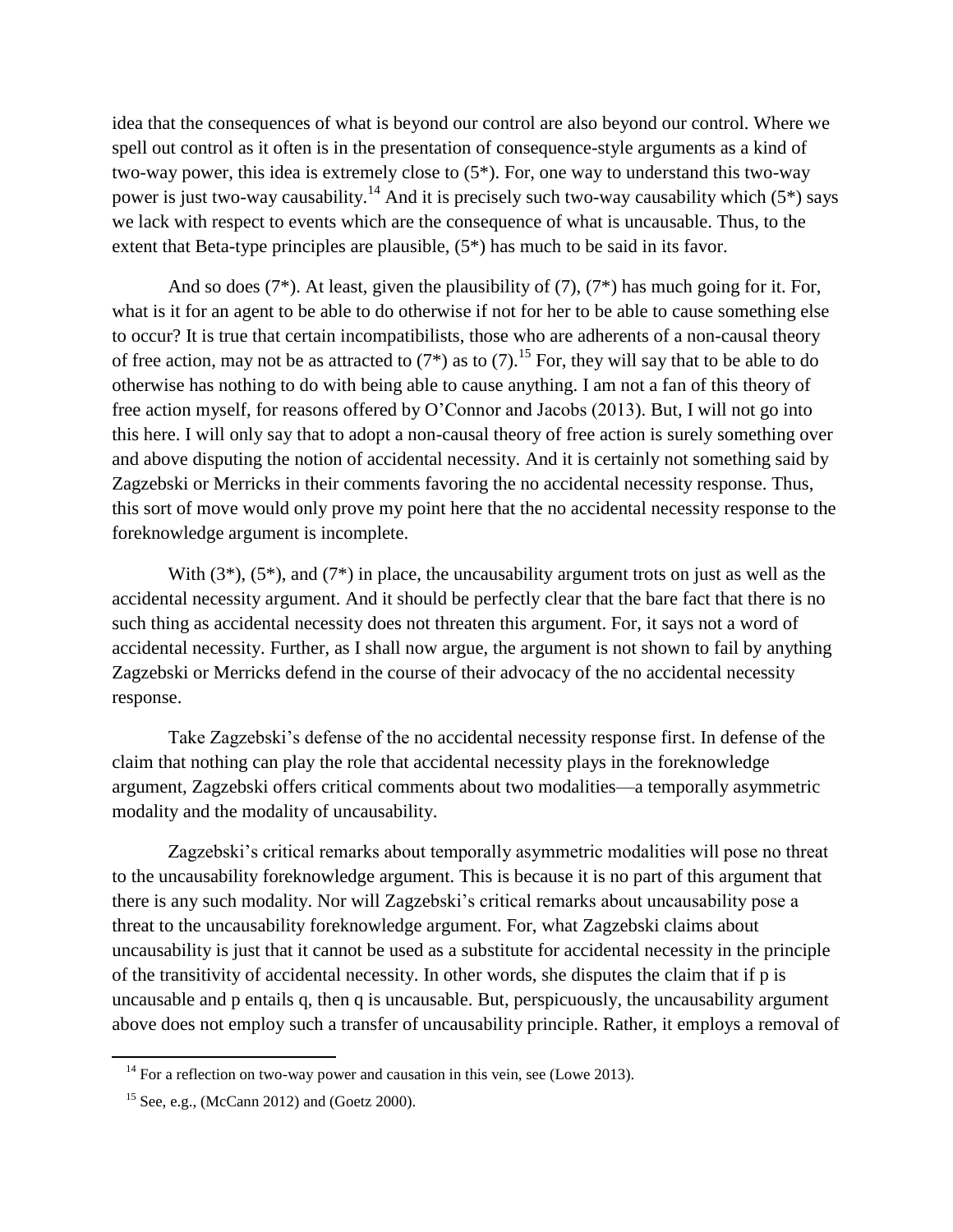causabilities principle. And, this principle is not threatened by the counterexamples Zagzebski proposes against the transfer of uncausability principle.

Merricks's comments have a more significant chance of threatening the uncausability argument. For, he argues against a claim which is plausibly entailed by what I said above on behalf of claim (7\*) of the uncausability argument. Specifically, he argues against the following claim: the past's being uncausable supplies a good reason for thinking that persons do not have a choice about God's past beliefs. This claim is arguably entailed by what I said on behalf of premise (7\*). For, suppose that the past is uncausable (i.e., that (3\*) is true). And suppose that God has past beliefs about what persons will do (e.g., suppose that (1) is true). It follows that God's past beliefs are uncausable. But, now, in defense of claim (7\*) I said that this claim was justified in part by the idea that uncausable events are beyond our control—that we aren't able to exercise control over what is uncausable. Thus, it follows that if the past is uncausable, then God's past beliefs are beyond our control—i.e., we have no choice about them. Insofar as commitment to the soundness of this argument implies commitment to the claim that the past's being uncausable supplies a good reason for thinking that persons do not have a choice about God's beliefs, Merricks's arguing against this latter claim poses a threat to the advocate of the uncausability argument.

 Thankfully, however, what Merricks says against the claim that the past's being uncausable supplies a good reason for thinking that persons do not have a choice about God's past beliefs is quite unconvincing. In section three, we saw that Merricks argues against this claim by arguing that a person can have a choice about God's past beliefs without there being any backward causation. He argues first, as follows, that a person can have a choice about God's past beliefs:

- (17) Jones has a choice about Jones's sitting at t.
- (18) God's belief at  $t_0$  that Jones will sit at t depends upon Jones's sitting at t.
- (19) If S has a choice about that on which God's belief b depends, then S has a choice about God's belief b.
- (20) So, Jones has a choice about God's belief at  $t_0$  that Jones will sit at t.

Merricks then argues that the way in which Jones has a choice about God's past beliefs here does not require backward causation.

I object that Merricks's argument that Jones has a choice about God's past belief is not sufficiently well-defended, insofar as it is defended at all. For, Merricks either says nothing in defense of the claim that God's belief at  $t_0$  that Jones will sit at t depends on Jones's sitting at t or what he says on its behalf is unconvincing.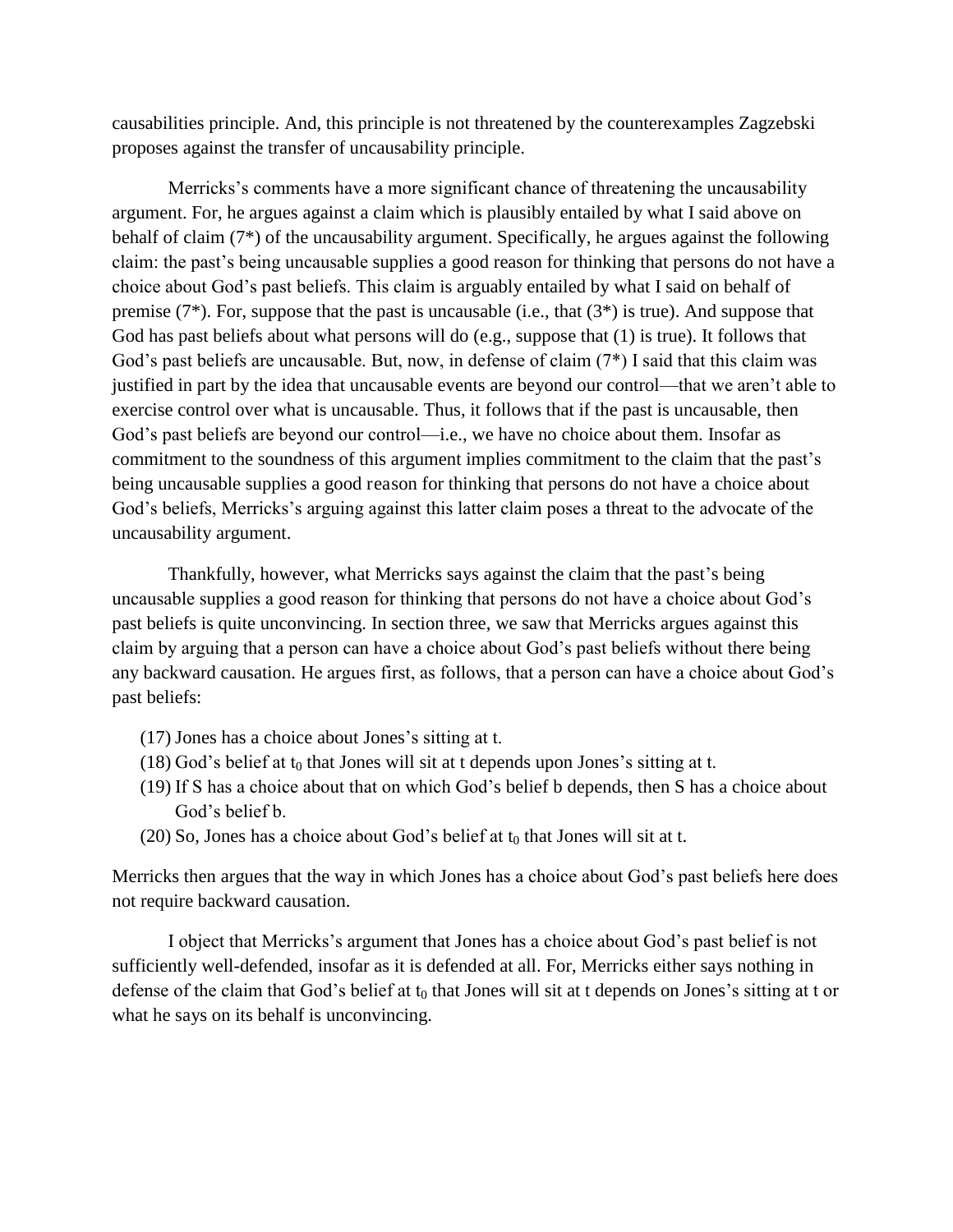Insofar as Merricks says something on behalf of the claim that God's belief at  $t_0$  that Jones will sit at t depends on Jones's sitting at t, it is the following<sup>16</sup>:

My objection to [the foreknowledge argument] builds on an idea that goes back at least to Origen, who says: '. . . it will not be because God knows that an event will occur that it happens; but, because something is going to take place it is known by God before it happens.' Similarly, I say that God has certain beliefs about the world because of how the world is, was, or will be—and not vice versa. For example, God believes that there are no white ravens because there are no white ravens, and not the other way around. And God believed, a thousand years ago, that Jones sits at t because Jones will sit at t, and not the other way around (2009: 52).

I see three ways to interpret the passage. But none will supply an adequate defense of the claim that God's belief at  $t_0$  that Jones will sit at t depends on Jones's sitting at t.

 On the first reading of the passage, Merricks is simply voicing his agreement with Origen. The passage should be read as follows: "Origen says p. And so do I." If we take the passage in this way, and it is not clear that we should not, then Merricks is not intending to offer a defense of the claim that God's belief at  $t_0$  that Jones will sit at t depends on Jones's sitting at t. He is just saying that he (and Origen) thinks this is true. Of course, that is not an adequate defense of the claim. So, on this interpretation, Merricks has not provided an adequate defense of a claim in his argument which would threaten the uncausability foreknowledge argument. And this claim, as we will see momentarily, is certainly in need of a defense.

 On the second reading, Merricks is offering an argument from authority. "Origen says p. So, p." But while this interpretation will provide a defense of the claim that God's belief at  $t_0$  that Jones will sit at t depends on Jones's sitting at t, it will not provide an adequate defense. The same kind of argument from authority could be championed by advocates of any number of responses to the foreknowledge argument, and the defender of the foreknowledge argument will hardly be impressed.

 The final interpretation is to take Merricks as offering a defense of the claim that God's belief at  $t_0$  that Jones will sit at t depends on Jones's sitting at t in the form of a disjunctive syllogism, as follows:

 $(21)$  Either God's belief at  $t_0$  that Jones will sit at t depends on Jones's sitting at t or Jones's sitting at t depends on God's belief at  $t_0$  that Jones will sit at t.

l

<sup>&</sup>lt;sup>16</sup> For simplicity's sake here, I overlook a slightly different argument Merricks offers for the same conclusion on p.54 which makes a similar mistake as that made by the argument discussed in the main text. The alternative argument depends on the claim that God's belief at  $t_0$  that Jones will sit at t depends on the truth at  $t_0$  of the proposition <Jones will sit at t>. This claim is no more adequately defended than is the claim discussed in the main text that God's belief at  $t_0$  that Jones will sit at t depends on Jones's sitting at t.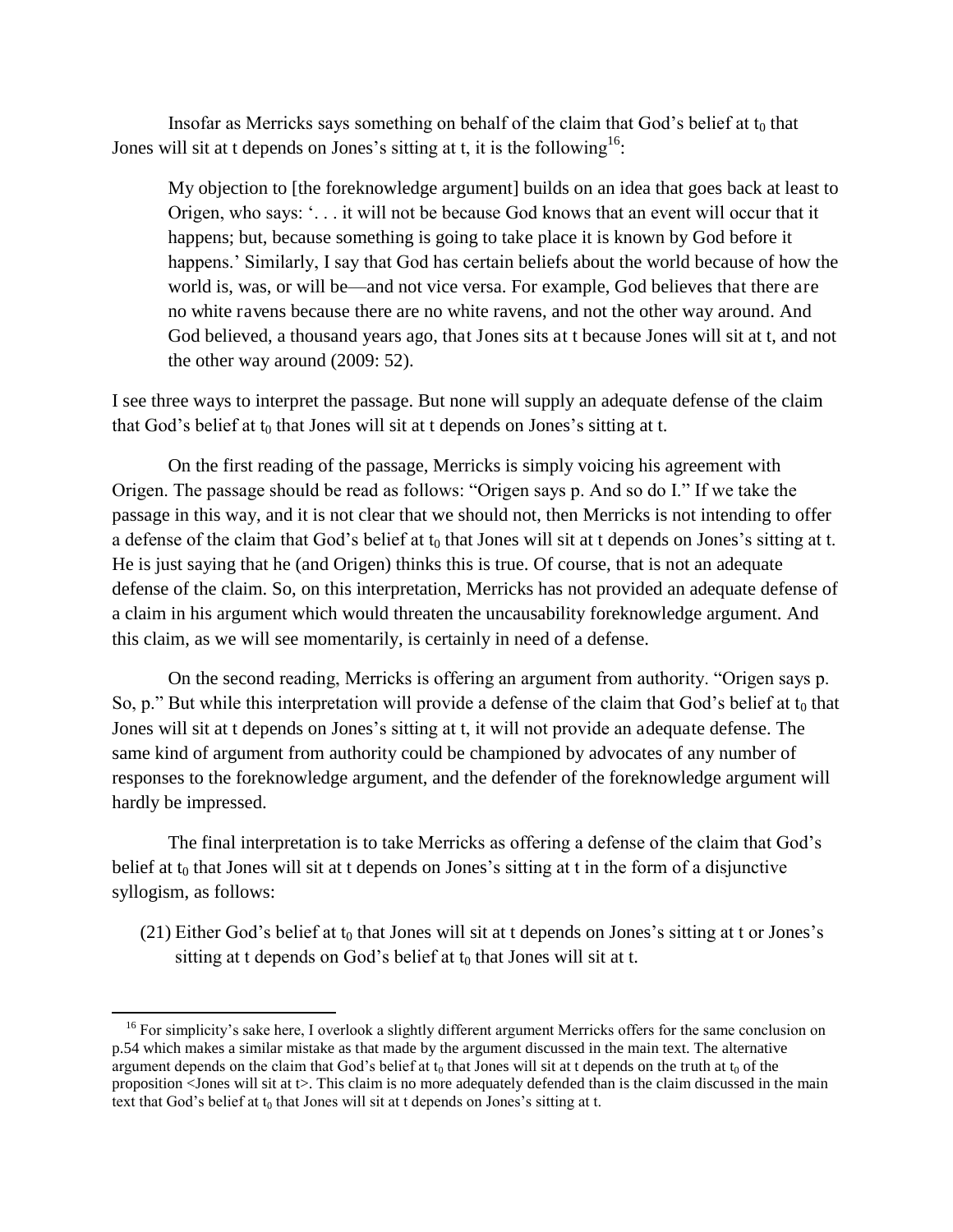- $(22)$  It is not the case that Jones's sitting at t depends on God's belief at  $t_0$  that Jones will sit at t.
- $(23)$  So, God's belief at  $t_0$  that Jones will sit at t depends on Jones's sitting at t.

Here we get a defense of the central claim in need of defense. And it is an argumentative defense that is more than an argument from authority. Unfortunately, it commits the fallacy of a false dilemma.<sup>17</sup> For, there are other options besides God's belief at  $t_0$  depending on Jones's sitting at t and Jones's sitting at t depending on God's belief at  $t_0$ ; and some of these options have figured saliently into historical and contemporary discussions of the foreknowledge argument.<sup>18</sup> In particular, there is the option according to which both God's belief at  $t_0$  and Jones's sitting at t depend on something about the world at  $t_0$  (other than God's belief itself).

What could it be about the world at  $t_0$  upon which both God's belief at  $t_0$  and Jones's sitting at t could depend? Perhaps the best candidate here is total facts about the spatiotemporal world at  $t_0$  together with the laws governing that world. Or perhaps it is, to borrow a phrase from Merricks (2011b) himself, the world's "subjunctive aspect" at  $t_0$  of being such that were Jones to encounter the circumstances which will in fact precede his sitting, he would sit together with God's determination at  $t_0$  to bring those circumstances about. Or perhaps it is something else still. Regardless of what exactly it might be, this entire category of options has been overlooked in Merricks's discussion. That is quite a false dilemma indeed! So, what Merricks says in defense of the no accidental necessity strategy is insufficient to threaten the uncausability argument. Worse still (though this is not my central interest here), what we've seen here is that Merricks's larger project when it comes to the foreknowledge argument is in significant jeopardy. And this is not because, as Fischer and Tognazzini (forthcoming) have maintained, Merricks's helping himself to the claim that Jones has a choice about his sitting at t is problematic.<sup>19</sup> Rather, it is because of his completely inadequate defense of a claim these authors mistakenly say "seem[s] just fine  $(11)$ "—the claim that God's belief at  $t_0$  depends on Jones's sitting at t.

 Let me briefly summarize the take-away for this section and the main lesson I hope this paper teaches us. The uncausability foreknowledge argument is an only slightly modified but still well-motivated version of the accidental necessity foreknowledge argument. But, a bare rejection of the notion of accidental necessity will not threaten the uncausability foreknowledge argument. Nor will the comments made by Zagzebski and Merricks in their support of the accidental necessity strategy threaten the uncausability foreknowledge argument. Thus, there is good reason  $\overline{a}$ 

 $17$  A similar problem seems to be at work in (McCall 2011) and (Westphal 2011)

<sup>&</sup>lt;sup>18</sup> See especially (Byerly 2012b).

 $19$  For my part, I think Fischer and Tognazzini overlook another charitable reinterpretation of Merricks's argument according to which it is not rhetorically infelicitous. Rather than thinking of Merricks as responding to an argument for fatalism, see Merricks as responding to an argument for the incompatibility of foreknowledge and freedom. If we think of Merricks's work in this context, then his helping himself to the claim that Jones has a choice about his sitting is not ipso facto rhetorically problematic.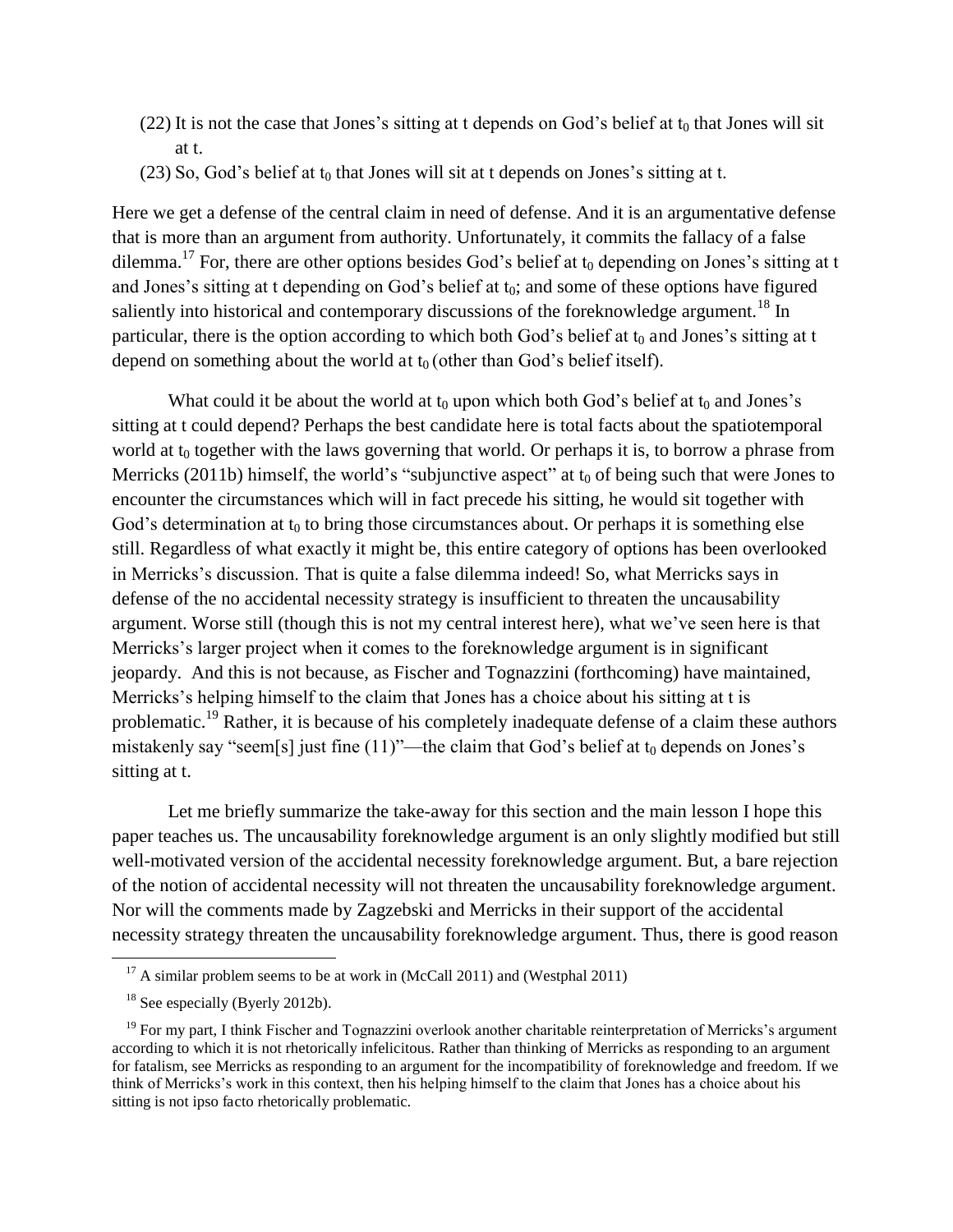to think that the no accidental necessity response to the accidental necessity foreknowledge argument is unsuccessful, given the standard for successful responses to the foreknowledge argument explained in section two. Furthermore, given that the uncausability foreknowledge argument is well-motivated, it should be of general interest to philosophers working on the topic of freedom and foreknowledge.

# **5 Evaluating Other Responses to Foreknowledge Arguments**

Part of what has motivated my interest in the present project is the general criterion of success on responses to foreknowledge arguments discussed in section two. According to that criterion, a response to a foreknowledge argument is not successful if there is an only slightly modified but still well-motivated version of that foreknowledge argument which is not threatened by the response in question. We've seen so far that Boethian (i.e., timelessness) solutions, belieflessness solutions, and accidental necessity solutions to the foreknowledge argument arguably run afoul of this criterion. We might ask whether there are further responses that do as well. In this concluding section, I briefly explain how one might argue that more paradigmatic Ockhamist responses, so-called "Molinist" responses, and Augustinian responses to foreknowledge arguments are also unsuccessful, given the criterion in question.

 Take first more paradigmatic Ockhamist responses. These responses object to whatever claim is used in a foreknowledge argument to express the principle of the necessity of the past or the principle of the fixity of the past. And, they do so by proposing counterexamples to these principles, and arguing that the principles do not apply to God's past beliefs. Can one argue that there are only slightly modified but still well-motivated versions of the foreknowledge arguments targeted by these paradigmatic Ockhamist responses which are not threatened by what Ockhamists say against these principles? Perhaps so. Indeed, it is not implausible that the uncausability argument articulated in this paper provides an example. However plausible it may be to claim that past divine beliefs are not accidentally necessary or not fixed, it will arguably be less plausible that past divine beliefs are causable. Ockhamists may even explicitly grant that they are not.<sup>20</sup> But, if so, then such Ockhamists will need something besides their Ockhamism to have a successful response to the foreknowledge arguments they target, given the availability of the uncausability foreknowledge argument above.

 Move to so-called "Molinist" responses. Though "Molinism" is best reserved as the name for a particular view about the mechanics of divine foreknowledge and providence,  $21$  it is sometimes (and not entirely unfelicitously) used to name a response to foreknowledge arguments which challenges the transfer of necessity principle within them.<sup>22</sup> It is far from clear that what is said on behalf of these responses will threaten versions of the foreknowledge argument like the

 $\overline{a}$ 

 $20$  See, e.g., (Plantinga 1986).

 $21$  As, e.g., in (Flint 1998).

<sup>&</sup>lt;sup>22</sup> See, e.g., (Warfield 2010), (Byerly 2011) and (Jäger 2012)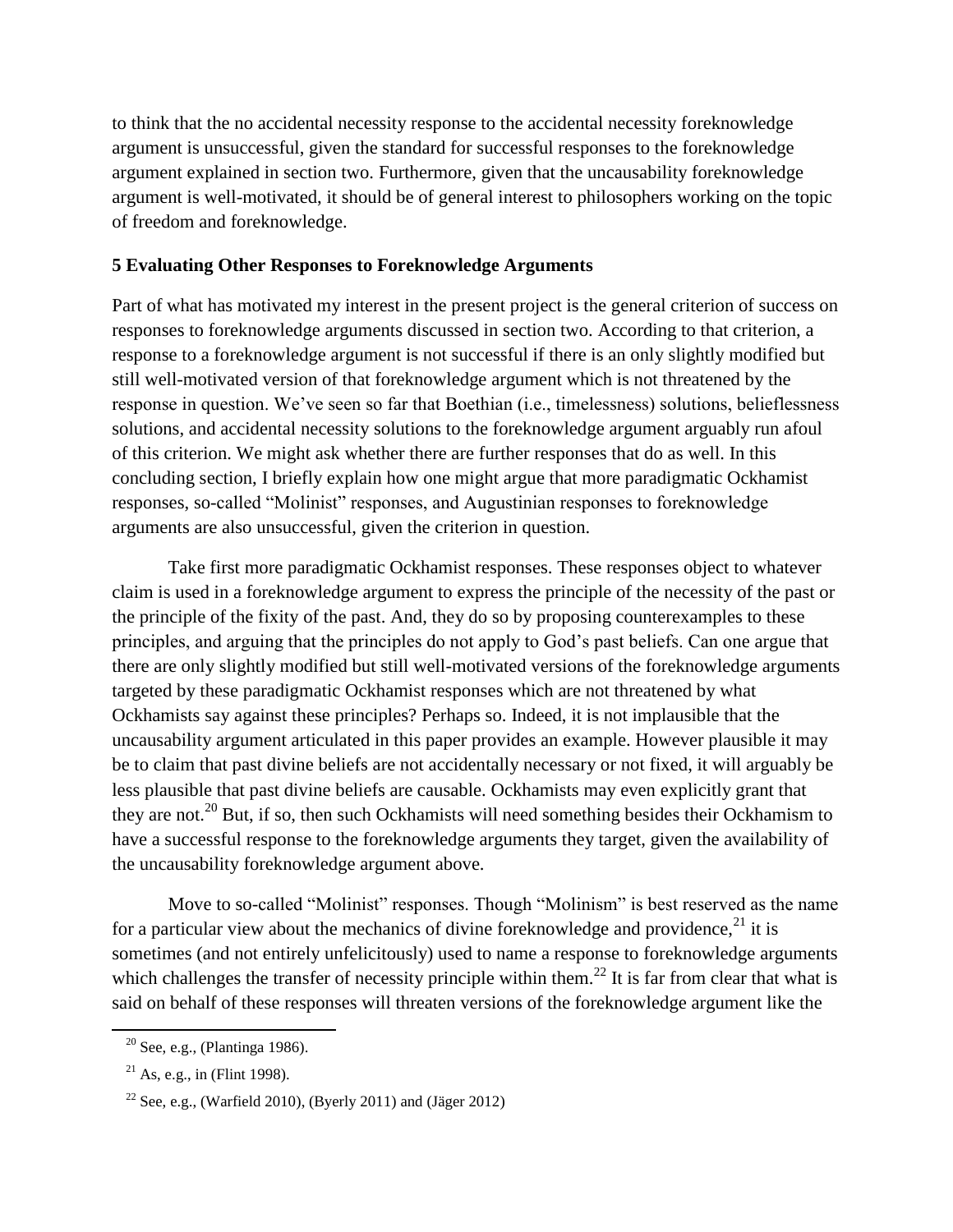uncausability foreknowledge argument which do not employ such transfer principles. Thus, again, there is reason to think that these "Molinist" responses, too, may well not be successful by our criterion.

 Finally, there is good reason to think that Augustinian responses to foreknowledge arguments are not successful, given our criterion. These responses tend to target the principle in foreknowledge arguments corresponding to the principle of alternate possibilities. As advocates of the Augustinian response will point out, there are some powerful arguments that the principle of alternate possibilities fails.<sup>23</sup> It can be the case that S does A freely even if S couldn't have not done A. These responses to the foreknowledge argument are problematic if they are wielded by the hands of libertarians about free will, however, as they sometimes are.<sup>24</sup> For, while there are libertarians who think that S can freely do A though S couldn't have not done A, there are not libertarians who think that S can freely do A though S couldn't have done anything other than A in precisely the way that S did.<sup>25</sup> But, foreknowledge arguments like those discussed in this paper can be reformulated to show that if God has exhaustive and infallible foreknowledge, then no person could have done anything other than to do what she did in exactly the way that she did it. For, besides knowing what we will do, a God with exhaustive and infallible foreknowledge also knows in exactly what way we will do what we will do.

 There is reason, then, to think that objections to the foreknowledge argument which challenge the likes of premises (1), (3), (5), and (7) are each unsuccessful because they run afoul of the criterion of success presumed throughout this paper. Said a bit differently, there is reason to think that Boethian, Ockhamist, Molinist, and Augustinian responses to the foreknowledge argument are all unsuccessful given the constraint on success discussed in section two.

One might begin to wonder at this point, if one had not already begun to do so, whether there are any successful responses to the foreknowledge argument. I say that's a good thing to wonder about.

### References

 $\overline{a}$ 

Adams, Marilyn M. 1967. "Is the Existence of God a Hard Fact?" The Philosophical Review 76, 4: 492-503.

<sup>23</sup> Again, see (Widerker and McKenna 2006).

<sup>&</sup>lt;sup>24</sup> E.g., (Stump 2001), (Zagzebski 1996, 2000), and (Hunt 1999, 2000).

 $^{25}$  For helpful discussion of roughly this point which does not apply it to the foreknowledge debate, see (Timpe) 2006).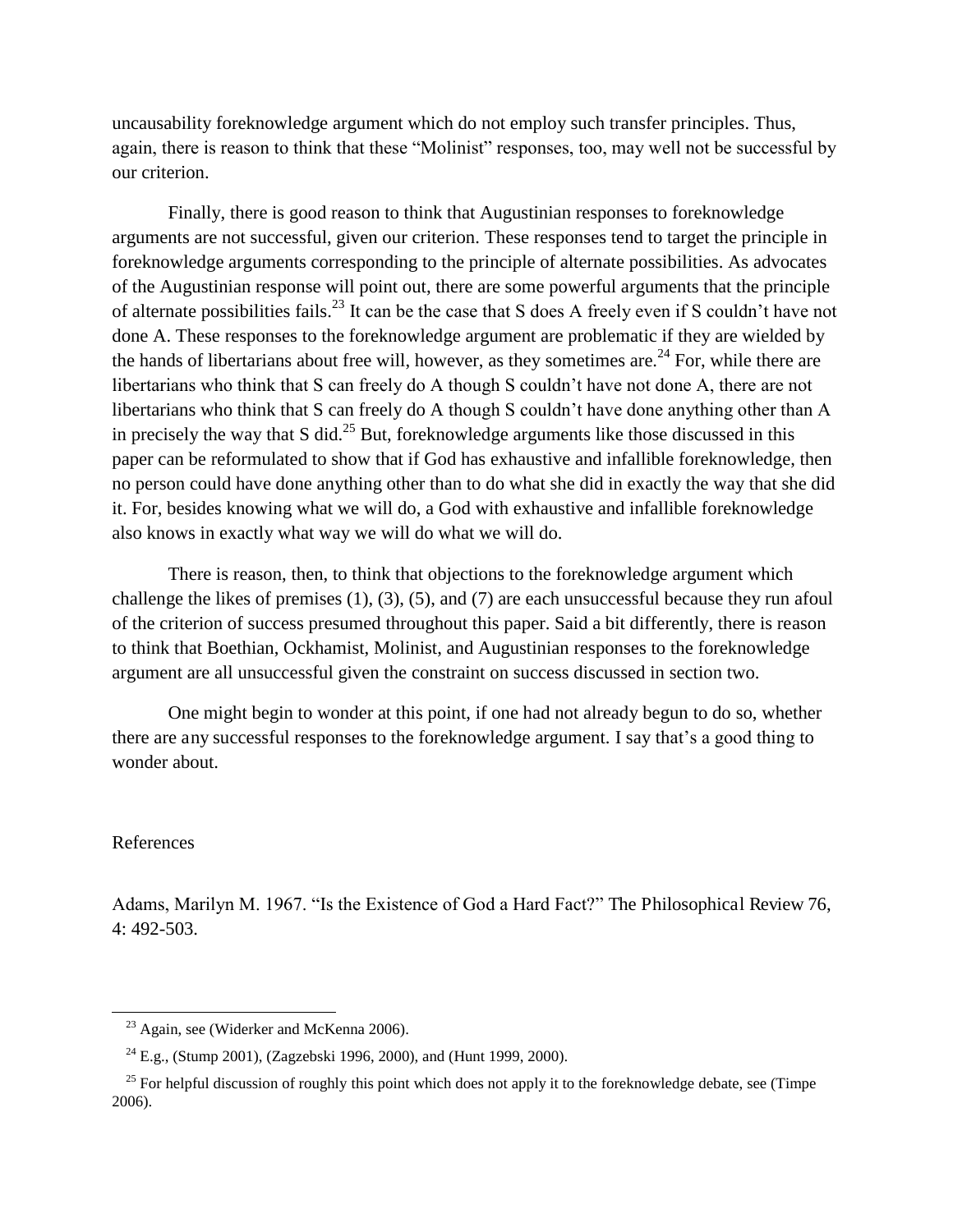Byerly, T. Ryan. 2011. "Ockhamism vs Molinism, Round Two: A Reply to Warfield." Religious Studies 47, 4: 503-11.

\_\_\_\_\_\_\_\_\_\_. 2012a. "Explaining Away the Prevention Argument for Geachianism." Ars Disputandi 12.

\_\_\_\_\_\_\_\_\_\_. 2012b. "Infallible Divine Foreknowledge cannot Uniquely Threaten Human Freedom, but its Mechanics Might." European Journal for Philosophy of Religion 4, 2.

Fischer, John and Tognazzini, Neal. forthcoming. "Omniscience, Freedom, and Dependence." Philosophy and Phenomenological Research.

Flint, Thomas. 1998. Divine Providence: The Molinist Account. Ithaca, NY: Cornell University Press.

Goetz, Stewart. 2000. "Naturalism and Libertarian Agency." In Naturalism: A Critical Analysis, eds. William Lane Craig and J. P. Moreland. London: Routledge.

Hunt, David. 1999. "On Augustine's Way Out." Faith and Philosophy 16, 1: 3-26.

\_\_\_\_\_\_\_\_\_\_. 2000. "Moral Responsibility and Unavoidable Action." Philosophical Studies 97, 2: 195-227.

Jäger, Christoph. 2012. "Molina on Foreknowledge and Transfer of Necessities." In God, Eternity, and Time, ed. Christian Tapp and Edmund Runggaldier. Burlington, VT: Ashgate.

Lowe, E. Jonathan. 2013. "The Will as a Rational Free Power." In Powers and Capacities in Philosophy: The New Aristotelianism, eds. John Greco and R. Groff. London: Routledge.

McCall, Storrs. 2011. "The Supervenience of Truth: Freewill and Omniscience." Analysis 71: 501-6.

McCann, Hugh. 2012. "Making Decisions." Philosophical Issues 22: 246-63.

Merricks, Trenton. 2009. "Truth and Freedom." The Philosophical Review 118: 29-57.

\_\_\_\_\_\_\_\_\_\_. 2011. "Foreknowledge and Freedom." The Philosophical Review 120: 567-86.

O'Connor, Timothy and Jacobs, Jonathan. 2013. "Agent Causation in a Neo-Aristotelian Metaphysics." In Mental Causation and Ontology, eds. S.C. Gibb, E.J. Lowe, and R. D. Ingthorsson. Oxford: Oxford University Press.

O'Connor, Timothy. 2000. Persons and Causes: The Metaphysics of Free Will. Oxford: Oxford University Press.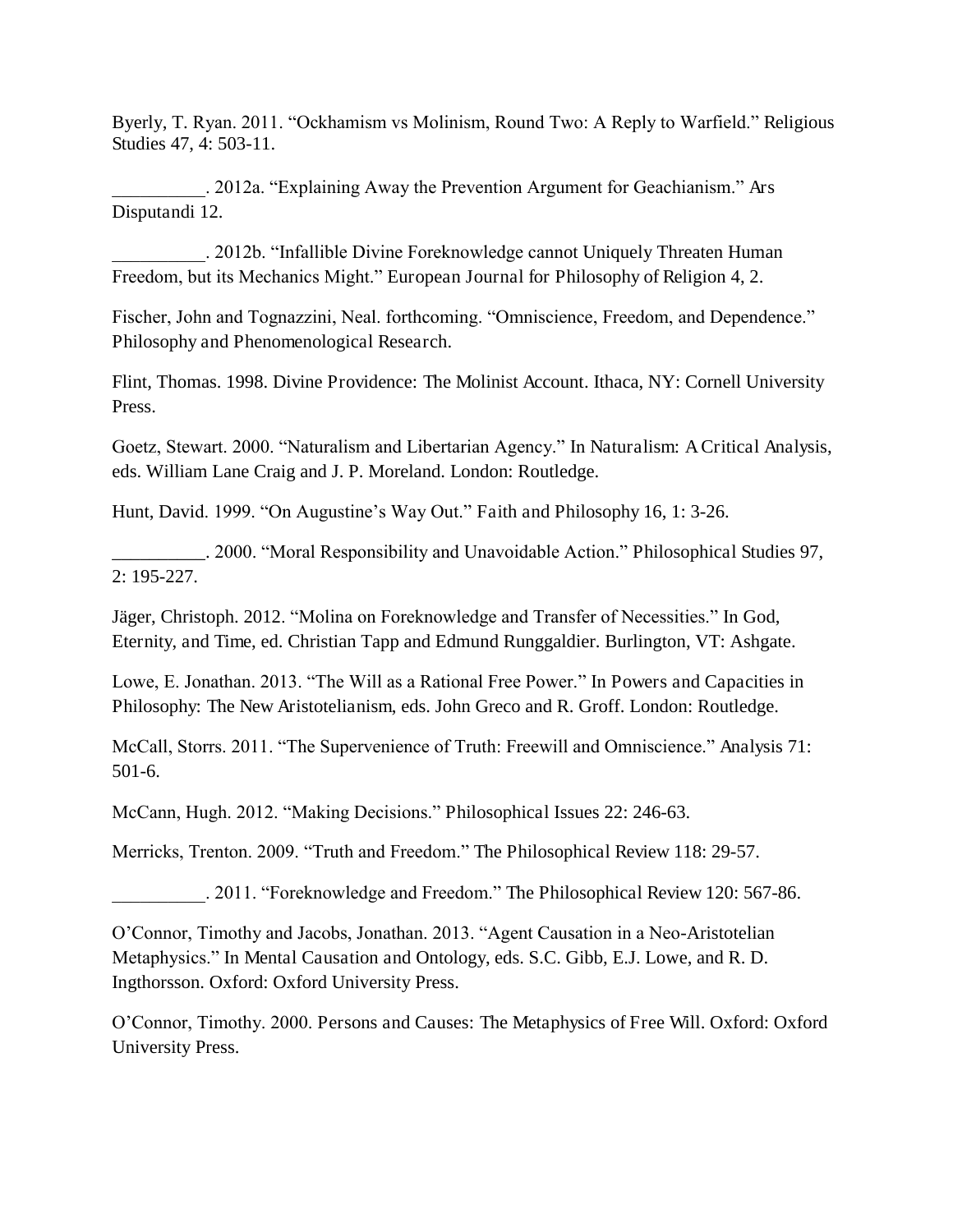Pike, Nelson. 1965. "Divine Omniscience and Voluntary Action." The Philosophical Review 86: 209-16.

Plantinga, Alvin. 1986. "On Ockham's Way Out." Faith and Philosophy 3, 3: 235-69.

Rota, Michael. 2010. "The Eternity Solution to the Problem of Human Freedom and Divine Foreknowledge." European Journal of Philosophy of Religion 2, 1: 165-86.

Stump, Eleonore. 2001. "Augustine and Free Will." In The Cambridge Companion to Augustine, ed. Eleonore Stump and Norman Kretzman. Cambridge: Cambridge University Press.

Timpe, Kevin. 2006. "A Critique of Frankfurt-Libertarianism." Philosophia 34: 189-202.

Todd, Patrick. 2011. "Geachianism." Oxford Studies in Philosophy of Religion, Vol. 3, ed. Jonathan L. Kvanvig. Oxford: Oxford University Press.

Van Inwagen, Peter. 2008. "What Does an Omniscient Being Know about the Future?" Oxford Studies in Philosophy of Religion, Vol. 1, ed. Jonathan L. Kvanvig. Oxford: Oxford University Press.

Warfield, Ted. 2010. "Ockhamism and Molinism—Foreknowledge and Prophecy." In Oxford Studies in Philosophy of Religion, Vol. 2, ed. Jonathan L. Kvanvig. Oxford: Oxford University Press.

Westphal, Jonathan. 2011. "The Compatibility of Divine Foreknowledge and Freewill." Analysis 71: 246-52.

Widerker, David and McKenna, Michael, eds. 2006. Moral Responsibility and Alternative Possibilities: Essays on the Importance of Alternative Possibilities. Burlington, VT: Ashgate.

Zagzebski, Linda. 1996. The Dilemma of Freedom and Foreknowledge. Oxford: Oxford University Press.

\_\_\_\_\_\_\_\_\_\_. 2000. "Does Libertarian Freedom Require Alternative Possibilities?" Philosophical Perspectives 14: 231-48.

\_\_\_\_\_\_\_\_\_\_. 2002. "Omniscience and the Arrow of Time." Faith and Philosophy 19, 4: 503-19.

. 2011. "Foreknowledge and Free Will." In Stanford Encyclopedia of Philosophy, ed. Edward N. Zalta. Available online at [http://plato.stanford.edu/entries/free-will](http://plato.stanford.edu/entries/free-will-foreknowledge/)[foreknowledge/.](http://plato.stanford.edu/entries/free-will-foreknowledge/)

\_\_\_\_\_\_\_\_\_\_. 2012. "Eternity and Fatalism." In God, Eternity, and Time, ed. Christian Tapp and Edmund Runggaldier. Burlington, VT: Ashgate.